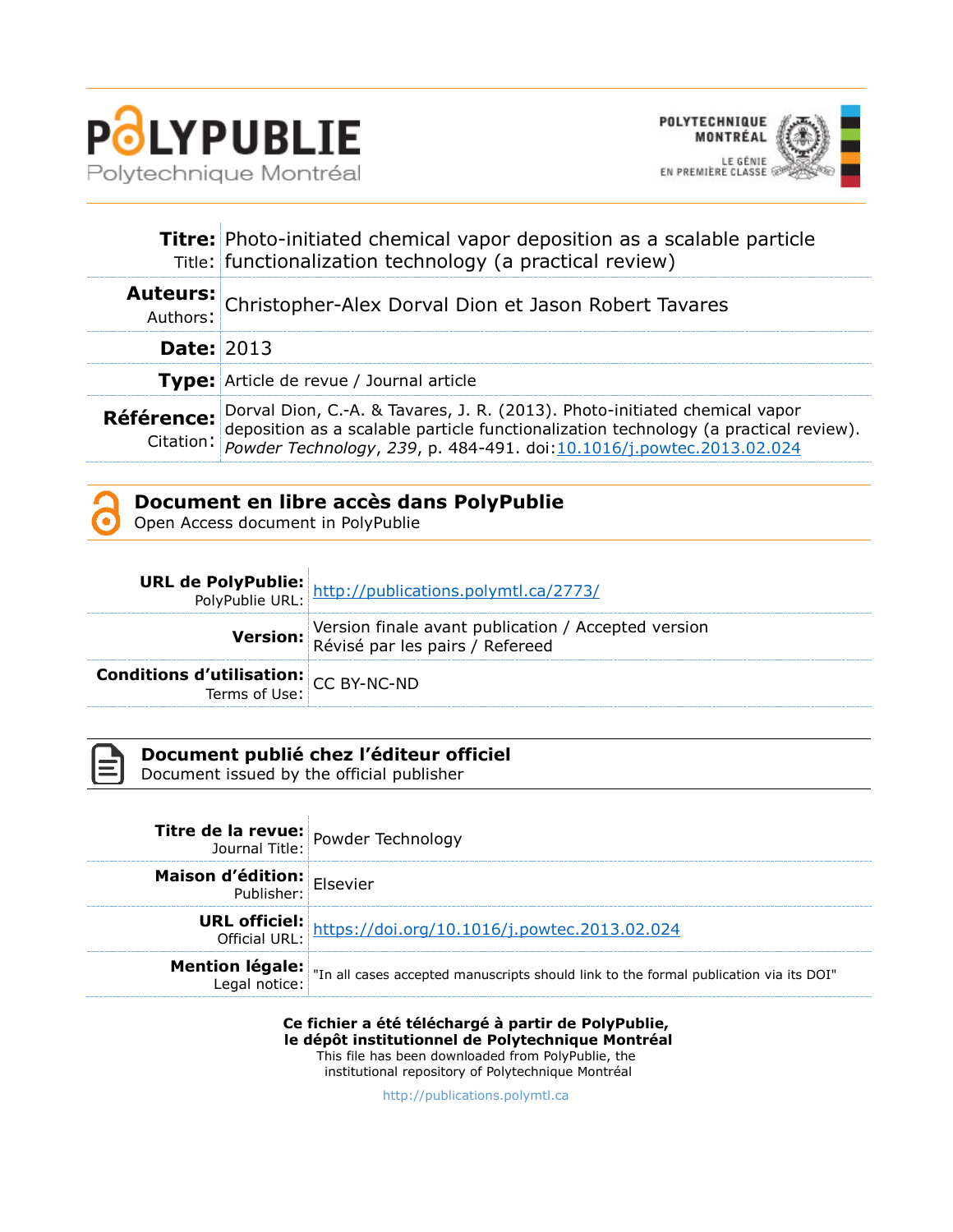# Photo-Initiated Chemical Vapour Deposition as a Scalable Particle Functionalization Technology (A Practical Review)

 $C.A.$ Dorval  $Dion<sup>a</sup>$ , J.R.Tavares<sup>a,\*</sup>

*<sup>a</sup>Department of Chemical Engineering, Ecole Polytechnique de Montr´eal, C.P. 6079, Succ. Centre-Ville, Montreal, Quebec, ´ Canada, H3C 3A7*

### Abstract

Chemical vapour deposition (CVD), and its variants, is a more viable technology than the addition of surface active agents to modify nanoparticle surfaces. While thermally-activated CVD simply works by initiating the monomers using heat, some other techniques are more powerful and versatile. Indeed, higher energy CVD methods open up possibilities to a wider range of monomers. Unfortunately, different terminology and classifications due to parallel work have led to confusion. This paper presents and explains the different techniques as well as their equivalent terminologies to clarify the big picture. While the demand for functionalized nanoparticles grows rapidly, current functionalization methods are still too expensive for most applications. This paper is intended to be a practical review of the gas phase methods available in order to identify a potential candidate for large scale functionalization of nanoparticles. This study identifies Photo-Initiated CVD (PICVD) as an ideal solution for scalable particle functionalization technology. *Keywords:* Photo-Initiated CVD, PhotoCVD, Photopolymerization, Functionalization, Nanoparticles

### Nomenclature

- *CV D* Chemical vapour deposition
- *HWCV D* Hot-wire chemical vapour deposition
- (*i*)*CV D* Initiated chemical vapour deposition
- *LCV D* Luminous chemical vapour deposition
- *MLCV D* Magneto luminous chemical vapour deposition
- *MOCV D* Metalorganic chemical vapour deposition
- (*o*)*CV D* Oxidative Chemical Vapour Deposition

<sup>⇤</sup>Corresponding author: jason.tavares@polymtl.ca

*Preprint submitted to Elsevier February 10, 2013*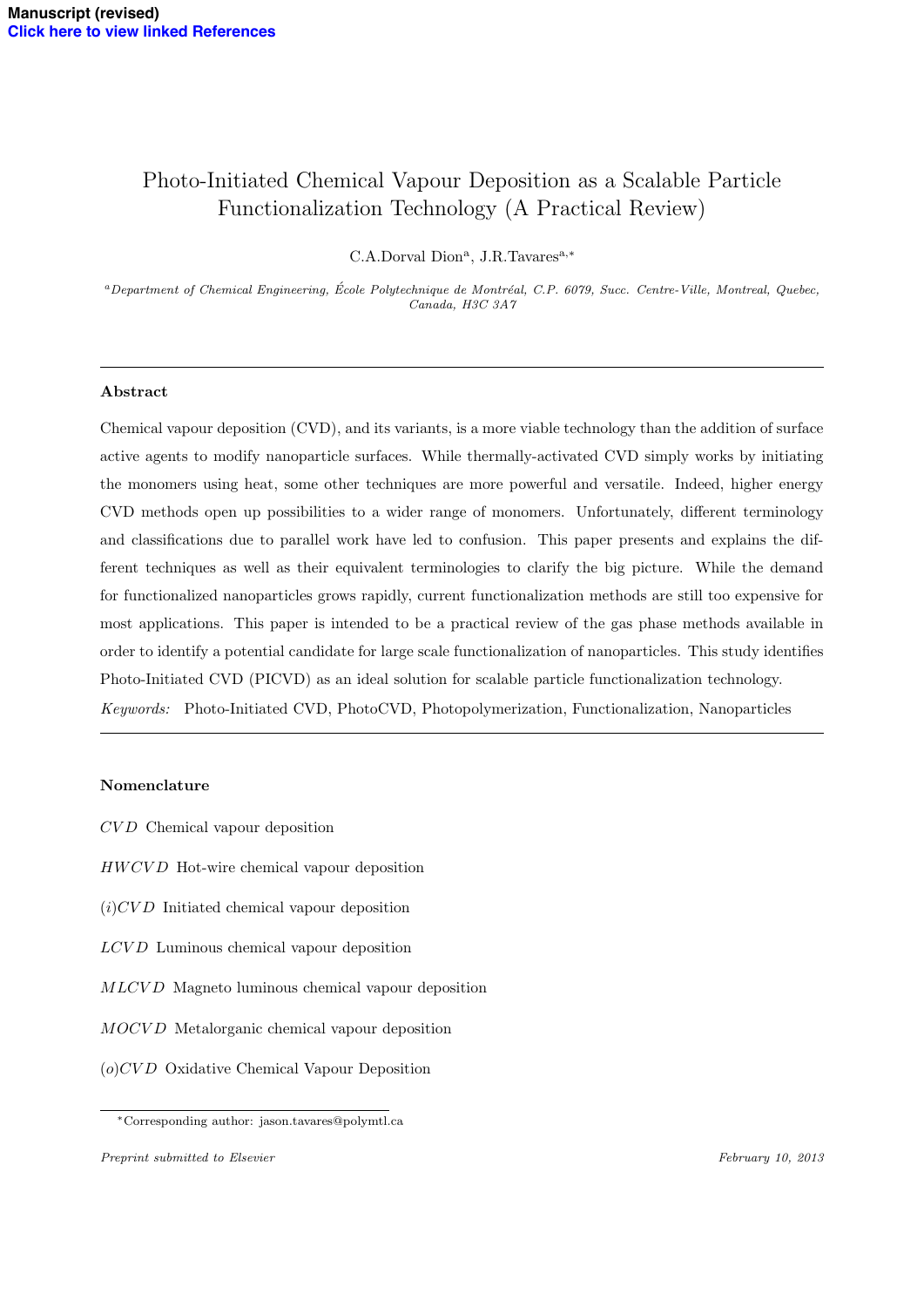*P ACV D* Plasma- or photo-assisted chemical vapour deposition

*PECV D* Plasma-enhanced chemical vapour deposition

(*pi*)*CV D/P ICV D* Photo-induced or -initiated chemical vapour deposition

*T ACV D* Thermally-activated chemical vapour deposition

*V DP* Vapour deposition polymerization

### 1. Introduction

Due to their high surface/volume ratio, nanoparticles exhibit properties that differ greatly from their bulk ones, which makes them popular in almost every field of natural science [1]; emerging applications can be found in optics [2], biomedicine [3, 4], heat transfer [5], catalysis [6], architecture [7], energy [8], environment [9] and computer science [10]. For the same reason, nanoparticles also possess extremely high surface energy. Thus, the particles strive towards a lower-energy thermodynamic state through agglomeration, leading to larger effective particle sizes. In terms of nano range applications, this phenomenon is usually undesirable since the properties attributable to individual nanoparticles are lost or diminished. Traditionally, agglomeration phenomena have been overcome effectively through the use of surface-active compounds such as surfactants. Despite the apparent efficiency of this method, it has been found to be inapplicable for a wide range of application due to the poor thermal stability of surfactants. In fact, many surfactants desorb from nanoparticle surfaces at temperature as low as  $350K (70^{\circ}C)$  [5], leading to particle agglomeration. This makes surfactants unusable for several applications where tolerance to high thermal cycling is required (e.g.: nanofluids, thermoset polymer nanocomposites, etc.).

Where thermal stability can be an issue, the best way to counter the agglomeration is through covalent functionalization of the particles with organic or inorganic groups in order to change their surface charge [11, 12]. Nanoparticle functionalization can be achieved following two different methods, both based on *in situ* polymerization. The first is classical wet chemistry method (also known as sol-gel), which may upon first inspection appear quite simple, but is limited to small quantities due to the use of multi-step reactions requiring specialized knowledge and, most importantly, the high cost of downstream separation. Moreover, potentially toxic solvents and/or reactant are typically involved, further limiting scalability. The second method is through gas phase techniques, usually called either vapour deposition polymerization (VDP) or chemical vapour deposition (CVD). Vapour deposition methods allow for a higher purity surface coating without the use of organometallic compounds [13]. Currently, CVD seems to be the most promising technology for the functionalization of nanoparticles on an industrially-relevant scale. Multiple variants of this method exist, such as thermally-activated, plasma-enhanced, photo-initiated and oxidative, to name just a few. It is generally accepted that gas phase polymerization is cleaner and by definition more adequate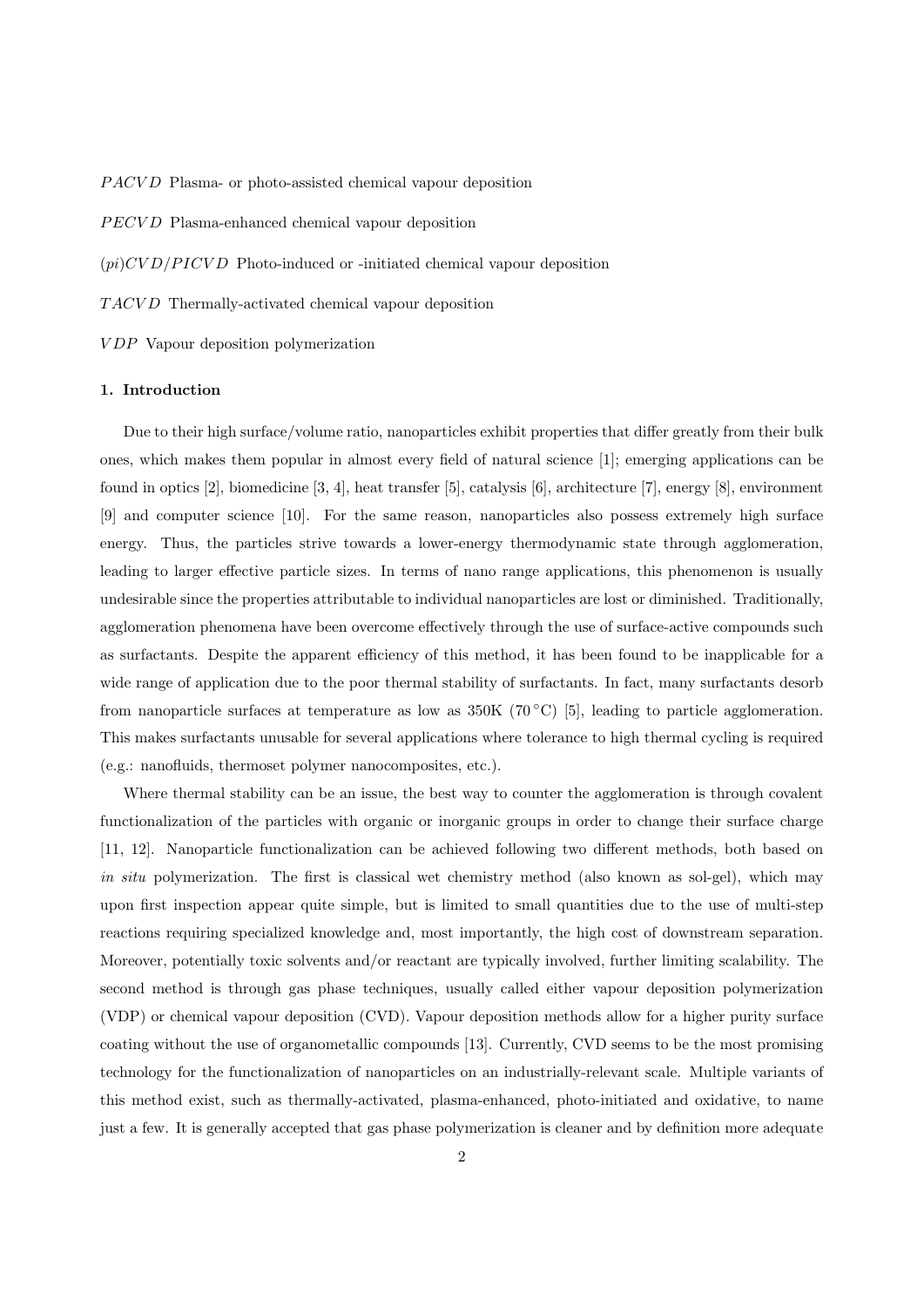for applications that require uniform coating thickness at nanoscale level [13]. Even if several papers have already been published on the scientific relevance of these techniques, there is still no gas phase method that is economically viable at a large scale for the coating of nanoparticles. Despite this, the industrial demand for functionalized nanoparticles continues to grow, extending its field to new markets, such as nanocomposites and biomedical applications [14, 15]. The limiting step between the research and the development appears to be cost-effectiveness. Despite the interesting results obtained in laboratory, the value gained is still not always economically balanced and leveraged to a useful scale. New solutions have to be proposed. This paper is not intended to be an extensive review from a fundamental point of view since this work has already been done many times by different groups [13, 16, 17]. However, by reading those reviews, one can be easily be distracted by the terminology which lacks standardization and classification. This can be due to the fact that those different research groups tend not to share the same vision or point of view of gas-phase deposition mechanisms. This paper will attempt to unify these diverging terminologies and concepts into more objective point of view or at least a bigger picture of vapour deposition methods. Some equivalencies will be proposed in order to position the reader. Hopefully, this will allow for greater innovation in the field of particle functionalization by levelling the playing field. An overview of three initiated CVD  $((i)$ CVD) techniques will be presented as well as a comparison of those technique and their potential as nanoparticle coating system at large scale. Knowledge gaps will be identified and resources will be presented in order to potentially fill these gaps.

### 2. Chemical Vapour Deposition (CVD)

#### *2.1. Overview*

Chemical vapour deposition is a chemical process that consists in reacting volatile precursors in the gas phase to form a solid compound that deposits on surfaces. This technique is widely used in the semiconductor industry to produce dense thin films.

In terms of mechanism, chemical vapour deposition can occur in two different ways. The gaseous species can either polymerize in the gas phase and then adsorb to the surface, or adsorb first on the surface and then polymerize *in situ* using the substrate as a foundation. The first case has been demonstrated to create poorer coating adhesion compared to the second one [13]. A third possible mechanism could be the combination of the previous two; There is no apparent reason why the polymerization process could not begin in the gas phase and continue to growth once adsorbed onto the surface.

CVD processes are often achieved under low-pressure conditions for two reasons. First, the monomers used as reactants are often liquid under normal conditions. The amount of monomer gas flow is then directly dependant of the evaporation rate achieved through pressure decrease. Though thermal energy may be supplied to further increase the evaporation rate, temperature will be limited by the types of monomer used, as will be discussed further. Secondly, it is often desired that the reaction occur onto the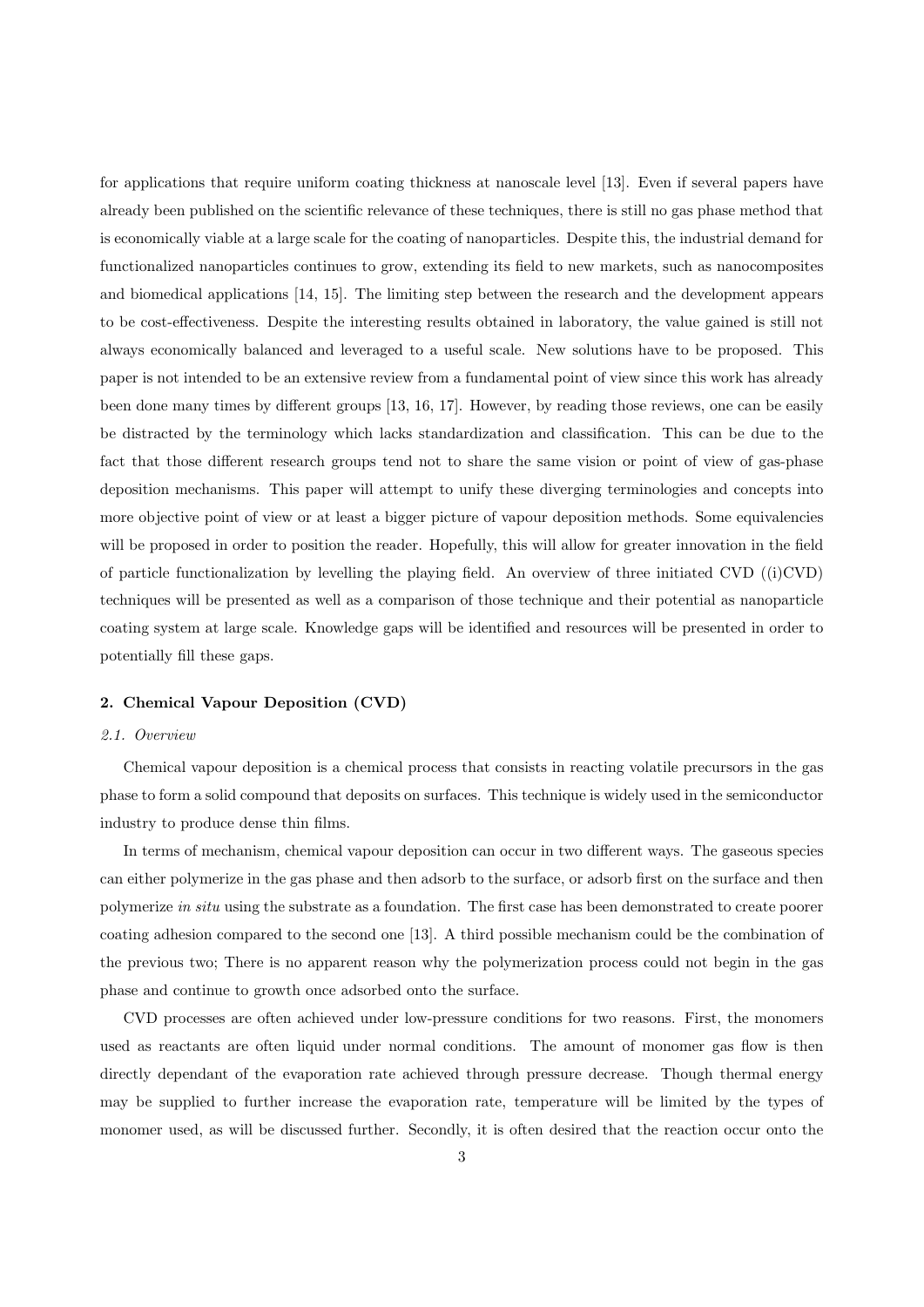substrate rather than in the gas phase for reasons mentioned previously (the lower the pressure, the lower the probability of gaseous species colliding and reacting with each other in the gas phase). This means that if using gaseous monomers at normal conditions coupled with a tolerance to reaction in the gas phase, it could be possible to operate at atmospheric pressure. This would have a tremendous effect on the feasibility as well as the operational cost of an industrial-scale system.

As mentioned previously, reactions occurring in the gas phase can be used for functionalization, but adherence to the substrate may be weakened. However, some polymers and resins that can be formed exhibit very strong adhesive properties, depending on the monomers used [18].

### 3. Description of (i)CVD techniques

The concept of initiated CVD was introduced by Gleason *et al.* to describe the general mechanism of polymerization that needs the formation of radicals to occur [16]. This radical formation can be achieved by adding energy to the system in the form of heat (thermal), electricity (plasma), light (photo) or a combination thereof. The current section describes more specific details for each technique.

### *3.1. Thermally-activated CVD (TACVD)*

Thermally-activated CVD is considered as the conventional CVD process [13] and consists of initiating the monomers by means of heat. The heat source can come from one or different sources such as infrared radiation, inductive heating, or electrical resistivity. In most cases, a resistive hot wire is used to induce the reaction as shown in figure 1. This specific technique is sometimes called hot wire CVD (HWCVD) [19]. Usually, the gas phase is heated in order to create reactive species and promote the kinetics. Alternatively, the substrate temperature may also be increased independently to promoted surface reactions. However, substrate temperature is critical, since there are two phenomena competing against each other: increasing the temperature will increase the polymerization kinetics, but also promote desorption. TACVD has been used extensively in industry for surface coatings though not for nanoparticle functionalization. Examples of application are thin films for semi-conductors, protective coatings for ceramics and fiber coatings. Major drawbacks of this technique are the limited range of monomers that can be used, since some monomers will degrade when exposed to heat, and its poor thermal transfer efficiency [13]. Moreover, while the heating methods do not necessarily require a large capital investment, high temperature operation tends to increase operating cost namely as a result of poor eciency, especially when heating gases. The major advantage of TACVD is its simplicity along with the fact that it can be operated at normal pressure. However, it might be necessary to increase the temperature tremendously to make the environment reactive, which can play important role on the materials used and, thus, the capital cost of the equipment.

[Figure 1 about here.]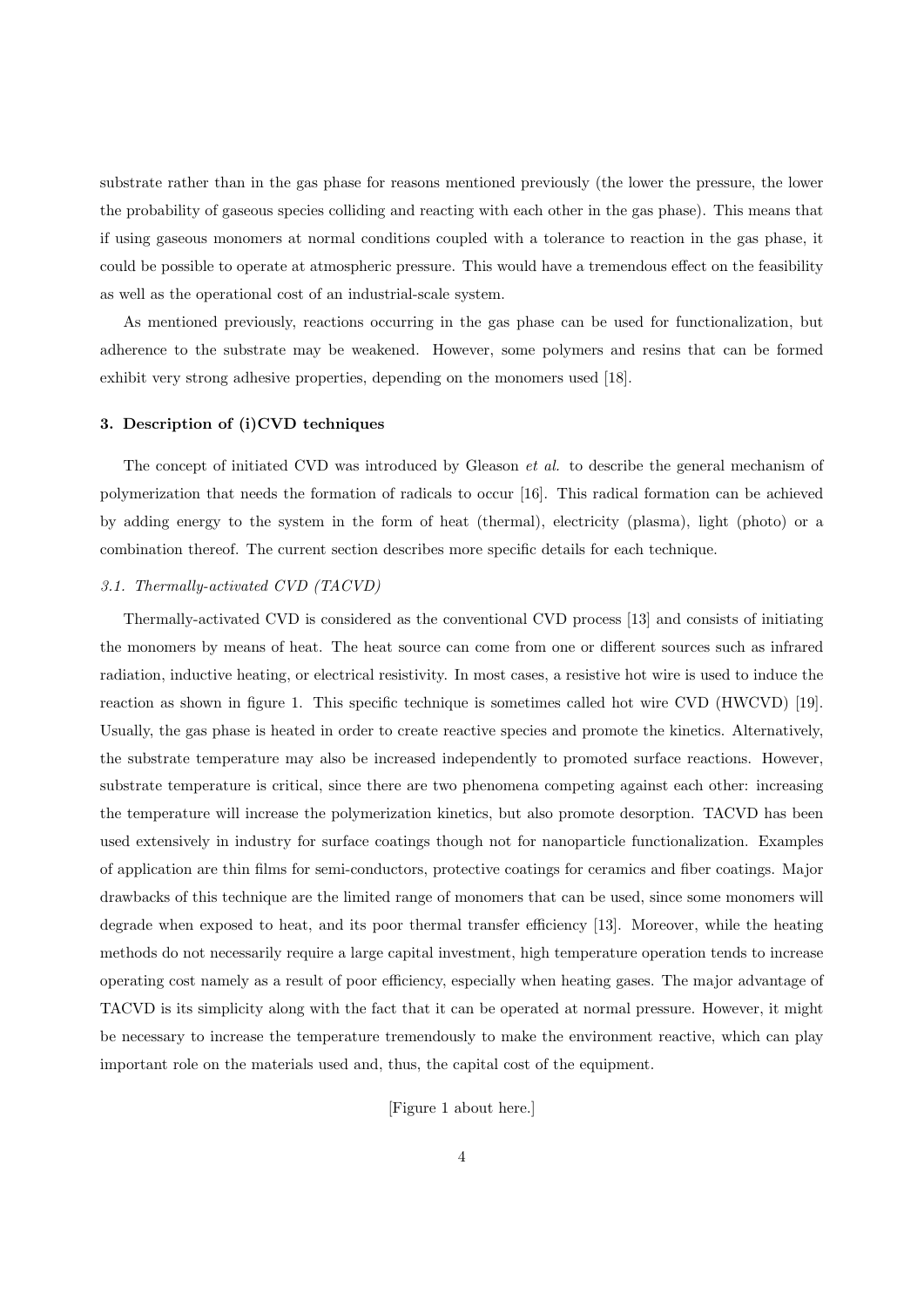### *3.2. Plasma-enhanced CVD (PECVD)*

Plasma-enhanced CVD (PECVD) uses non-equilibrium or cold plasma to initiate the polymerization reaction, through a combination of light emission, typically ultraviolet (UV), radical formation and ionization. Figure 2 illustrates the principle of a PECVD setup. Only a small percentage of electrons are excited to a level sufficient to drive forward chemical reactions. A great deal of energy is wasted on lower energy electron, which makes the technique poor in terms of efficiency. Nonetheless, due to its high energy transfer to the reactive species, PECVD is the most powerful CVD technique. PECVD has been proven to functionalize nanoparticles very efficiently [11, 20], but tends to make reaction happen too quickly, resulting in unstructured coatings with low crosslinking. A variant of this technique consists in pulsing the plasma in order to allow the functional coating to restructure itself between pulses. Pulsed-PECVD tends to increase the density of the coating though the trade-off is a decrease in the deposition rate. Choy, Gleason and Yasuda have contributed greatly to diffuse the knowledge acquired through extensive reviews [13, 16] and books [19, 21, 22], and PECVD can now be described as a well-known technique. However, this technique has tremendous practical limitations; since it typically operates under vacuum, one can expect the scale-up to be costly. Moreover, the operating cost versus the equipment size usually increases exponentially for plasma systems. While it is possible to operate cold plasma discharges at atmospheric or near-atmospheric pressures [23, 24, 25], discharge volumes are severely limited and thus not appropriate for large-scale particle functionalization. Recently, PECVD has also been used for the growth of carbon nanotube [26].

### [Figure 2 about here.]

### *3.3. Photo-initiated CVD (PICVD)*

Photo-initiated CVD uses the light to initiate the polymerization reaction through the formation of radicals. Unfortunately, there is still very little information available on PICVD, beyond that of the groups presented in the previous section. This can be explained by the fact that CVD techniques have been mainly developed to respond to semiconductor industry demands, which is more focused on high deposition rates. PICVD is very close to PECVD since they share common basics; a UV lamp is simply an arc or a glow discharge plasma confined in a bulb that is transparent to UV, such as quartz. Indeed, the energy supplied by the UV lamp is inferior to that supplied by plasma since ionization and radical formation through electron bombardment are not available to stimulate the reaction. The main advantages of PICVD are clear; it is more efficient in terms of energy consumption (lamps have been optimized), the reactor can operate under normal conditions and, most importantly, the polymers formed are more structured than with unpulsed PECVD. However, because the initiation caused by the plasma is not introduced, only its UV content, the reactive mixture has to be photosensitive. Therefore, the reactive mixture has to be photosensitive. This reduces the range of monomers that can be used, but can lead to a better control on the reaction. As previously discussed, PECVD can be sometimes too energetic: the polymerization process moves too fast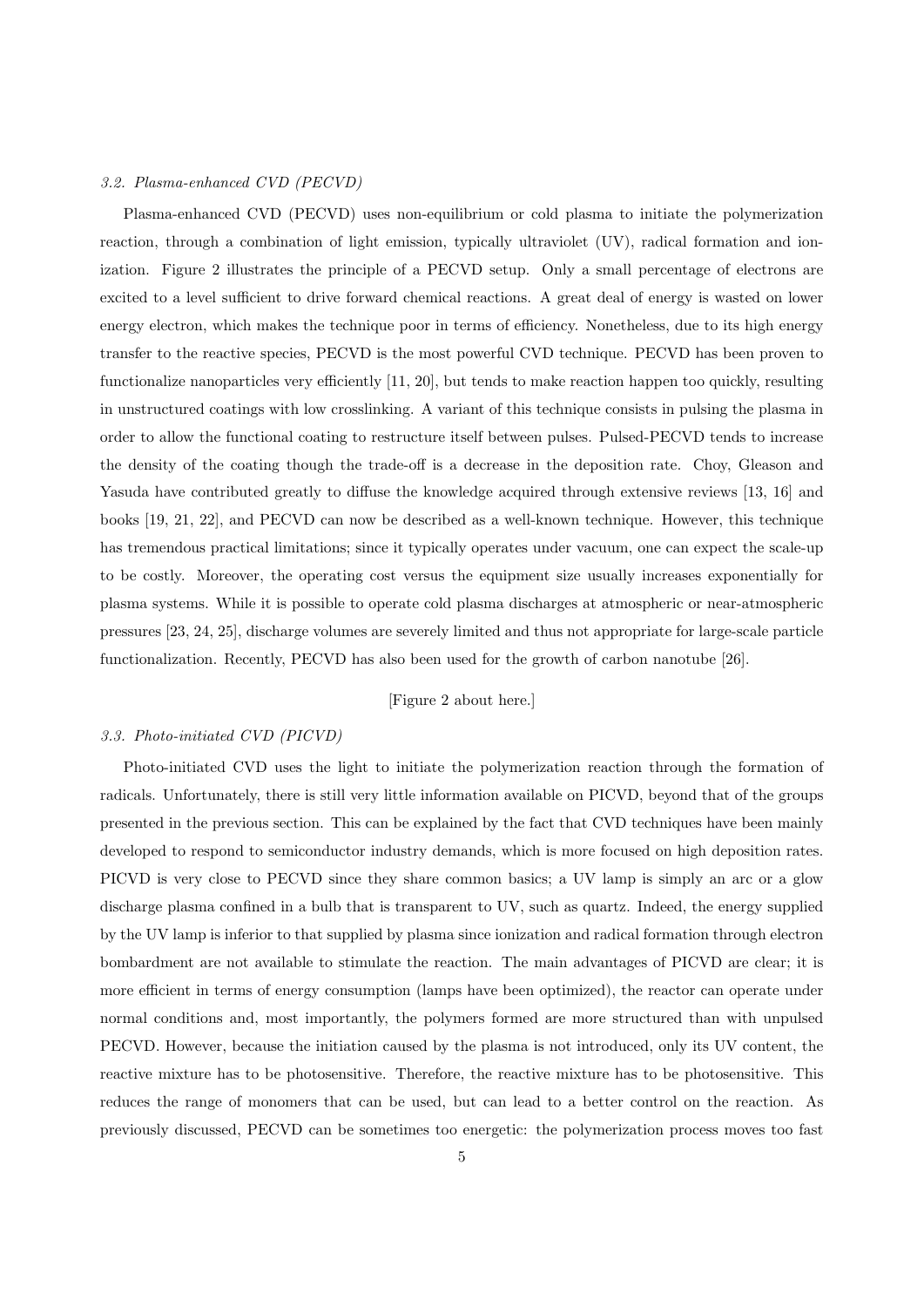to allow the molecules on the substrate to restructure, which is not usually the case with PICVD. By this very fact, PICVD will tend to produce more crosslinked structures. For applications that do not require the polymerization of heavy monomers at high deposition rate, UV radiation should be adequate [27]. A technical barrier of this technology is the need for transparent-to-light reactor walls. Moreover, as mentioned in two patents on PICVD, the polymerized compounds tend to stick to the window of the reactor and block further radiation, but solutions to counter this effect exist  $[28, 29]$ . Figure 3 illustrates the concept of a PICVD system.

[Figure 3 about here.]

### 4. Diverging terminologies

Surprisingly, many reviews have been published by different research groups, but without referring to each other [13, 16, 19, 30]. Another interesting fact is that these groups, even if they are working in same field, do not share the same terminology. This review intends to reduce the gap between the different fields that have been working in parallel until now by combining the different terminologies into a more consistent system.

#### *4.1. Gleason et al.*

Gleason's research group has published many relevant article on the subject of CVD, focusing namely on particle encapsulation and electrically-conductive thin coatings. [12, 16, 31, 32, 33, 34]. Gleason *et al.* have developed their own terminology. Their nomenclature philosophy is based on adding a lower case acronym, describing the nature of the technique, contained between parentheses as a prefix to CVD. More precisely, (i)CVD and (o)CVD stand for initiated and oxidative CVD, respectively. PECVD is an exception to this rule and is considered as a category by itself. Furthermore, they use the term VDP to describe a CVD that does not require additional heating nor any other form of intiation, while usually other reseach groups consider CVD and VDP as synonyms. (pi)CVD, which stands for photo-initiated CVD, is included in (i)CVD, but (i)CVD refers to thermally-activated CVD most of the time, more specifically using heating filament that is refered elsewhere by hot wire chemical vapour deposition (HWCVD) [19, 13]. Based on the inclusion of (pi)CVD, PECVD could also have been categorized as a type of (i)CVD, but it is not, for unknown reasons. It is important to not confuse the term initiated from (i)CVD with photo-initiator, which will be detailed later in this paper.

The interesting aspect of this terminology is the classification based on mechanism type. On the other hand, the actual system shows some inconsistencies between categories and techniques. Moreover, this terminology is not often used outside of their research group [16, 31]. Therefore, the concept of classification of techniques based mechanisms will be kept but consolidated with other used terminologies. Table 1 summarizes Gleason's terminology.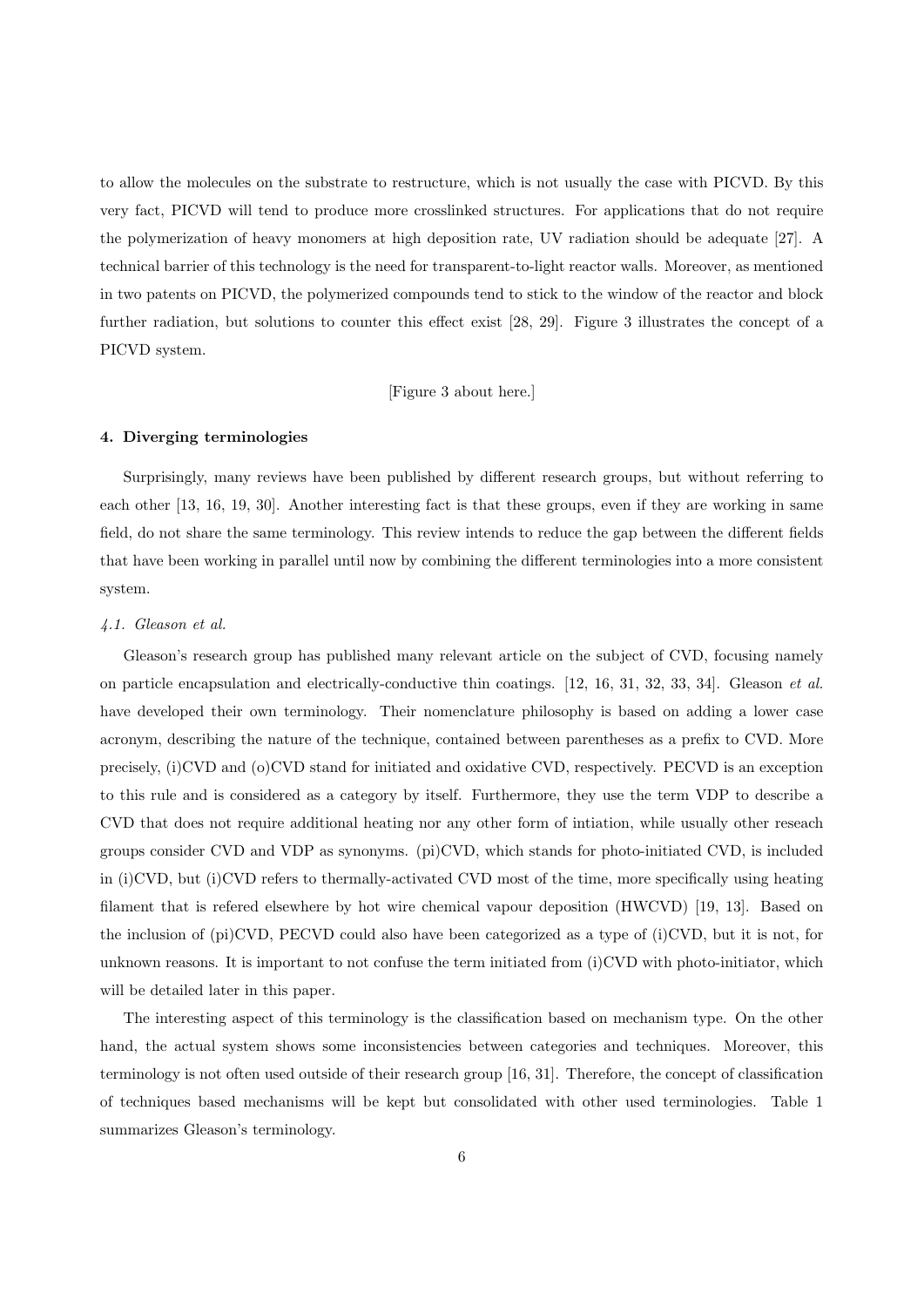### [Table 1 about here.]

### *4.2. Choy*

In 2003, Choy has published an extensive review on the field, stemming from work on process-structureproperties relationships, especially with regards to nanomaterials processing [13]. From Choy's point of view, the conventional CVD method is thermally-activated CVD (TACVD). Therefore, other techniques are considered as variants of TACVD, altogether under the general CVD label. Choy's terminology uses PECVD and PACVD to describe plasma-enhanced and photo-assisted CVD, respectively [13]. A confusion occurs since PACVD can refer to plasma-assisted CVD in some reports [19, 35]. Choy also presents other, more exotic variants such as metalorganic (MOCVD) and flame-assisted (FACVD). The first can be related to (o)CVD (from Gleason's group), while flame-assisted could be considered as a Gleason (i)CVD technique. From Choy's point of view, CVD without initiation does not exist. Choy's nomenclature is widely used in the field. As such, it serves as the principal resource for the terminology developed in this work. Table 2 summarizes Choy's terminology.

[Table 2 about here.]

### *4.3. Yasuda*

Even if Yasuda's field of interest is mainly focused on plasma polymerization methods, his knowledge is very useful for the purpose of this article. Contrary to Choy, PACVD stands for plasma-assisted rather than photo-assisted in Yasuda's work [36]. Yasuda [19, 21] introduced the term luminous CVD (LCVD) to describe every technique that actively uses plasma in the reaction. Counter-intuitively, LCVD does not include photo-induced methods; if it does, it is implicit that every potential source of light is coming from a plasma source. Also, Yasuda makes a distinction between plasma polymerization, plasma CVD, plasmaassisted CVD and plasma-enhanced CVD which are the same technique with the exception that the substrate is heated in the case of PECVD and PACVD. The use of a heated filament (HWCVD) is referred to the traditional CVD method. More recently, Yasuda has added the magneto luminous polymerization (MLP) to his vocabulary which he describes as the process of dielectric breakdown of gas molecules under the influence of a magnetic field [37]. Finally, for Yasuda, CVD without additional acronyms means a thermally-assisted CVD in which the heat is coming from the substrate surface. Table 3 summarizes Yasuda's terminology.

### [Table 3 about here.]

### *4.4. Other terminologies*

Many other authors use an amalgam of all terminologies mentioned earlier or different ones without being systematic or consistent in their usage. Also, other authors, such as Wertheimer *et al.* [38, 39] and Scherzer [40, 41, 42] use the term photopolymerization to describe the use of vacuum-ultraviolet (VUV)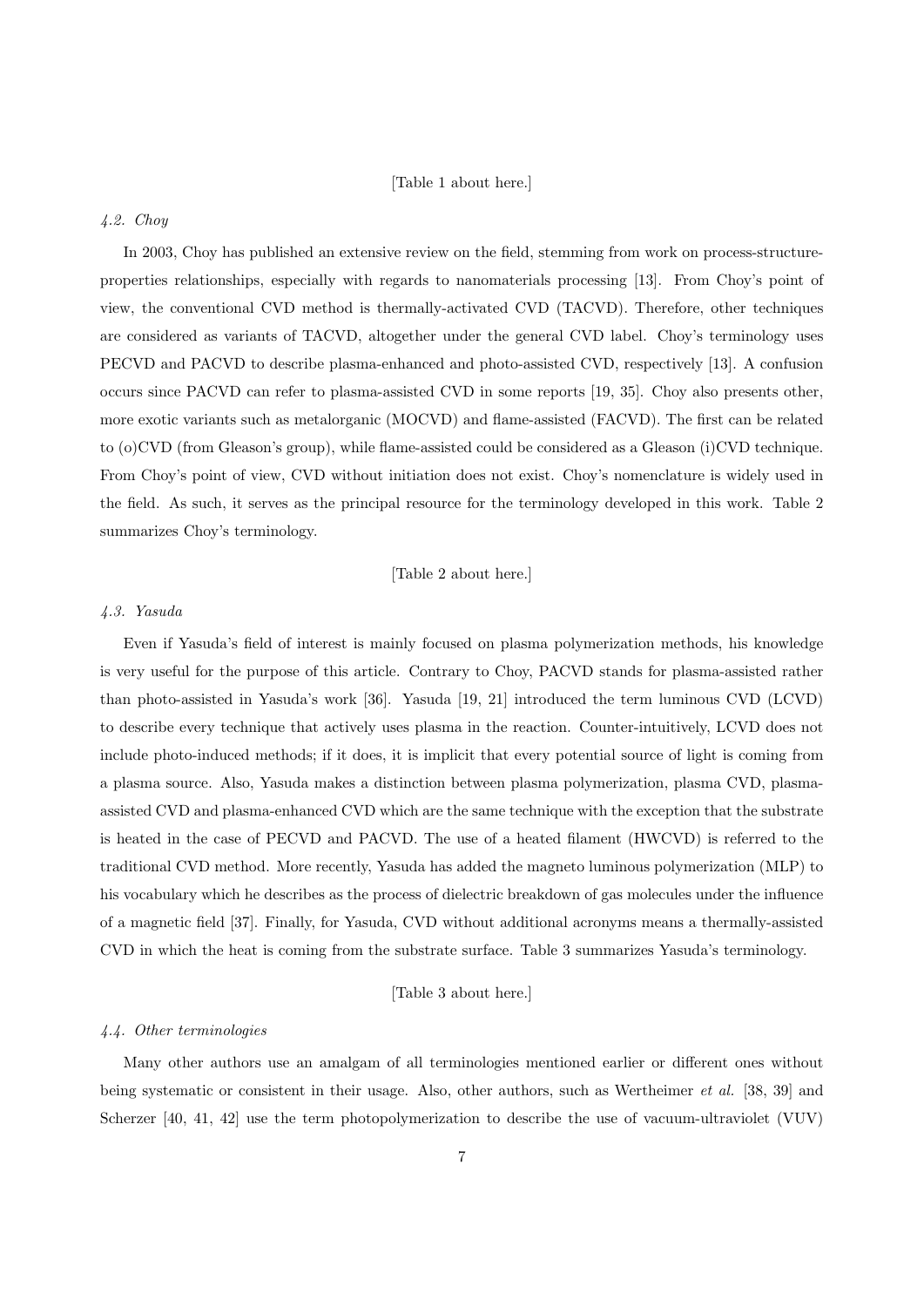radiation to achieve the functionalization of a surface. Those articles do not mention the term CVD. This is surprising because the term photopolymerization by itself describes the polymerization reaction by the use of light, but does not necessarily implies a coating process. From a more technical point of view, the major disadvantage of the use of VUV is its absorption in the air. Since very few materials are transparent to those wavelengths, its usage requires exotic and sensitive materials such as  $MgF_2$  or  $LiF_2$  (the only materials transparent to UV light below 200 nm) as reactor window. Therefore, this technique introduces high costs and would be difficult to integrate in common industrial context.

Another term, FACVD, that sometimes stands for flame-assisted CVD and sometimes for flame aerosol CVD, consist to spray the monomer into a flame. This technique can be seen as a hybrid between PECVD and TACVD. Pratsinis *et al.* [43] has used this technique to achieve the surface functionalization of nanoparticles.

### *4.5. This paper*

In an attempt to unify the terminology, some aspects of each terminological system have been retained, with consistency between terms as main objective. Table 4 describes this new terminology system.

### [Table 4 about here.]

The basis of this new terminology is that all chemical reactions require energy to move forward, even if this energy source is as weak as the heat available at room temperature. Therefore, the term VDP has been discarded. The technique of using light as initiator was originally named photo-assisted CVD on its first patent [44], then took the name of photo-CVD on the two following patents on the subject [28, 29]. To avoid any confusion between the possible meanings of PACVD (photo- or plasma-assisted), this acronym has been discarded. PhotoCVD would have been an appropriate choice, but since it is not based on acronyms, it has been rejected for the sake of uniformity. Since the use of light to achieve the chemical vapour deposition can be called both photo-initiated and photo-induced, the PICVD acronym seems a fair choice. This term is very close to the (pi)CVD acronym proposed by Gleason *et al.*, but without the use of parentheses since it is not consistent with other specific techniques. Since PECVD is the most common term for plasma enhanced polymerization, it is retained. As mentioned earlier Wertheimer *et al.* used photopolymerization to describe PICVD. For the purpose of this paper, it is preferred to consider photopolymerization as part of photochemistry, which is a related but distinctive field. It is true however, that photopolymerization and PICVD share a basic common knowledge. This aspect will be discussed later in this paper. The lower capital acronym between parentheses has been kept for general CVD categories. (or)CVD stands for oxidative or reductive CVD and has replaced (o)CVD in order to include metalorganic CVD (MOCVD) that occurs under reductive conditions. With this new system, as shown in table 4, CVD, (i)CVD and (or)CVD do not correspond to specific techniques but to categories of techniques. In doing so, a great deal of confusion is thus avoided. Table 5 shows the equivalence between terms used by each group.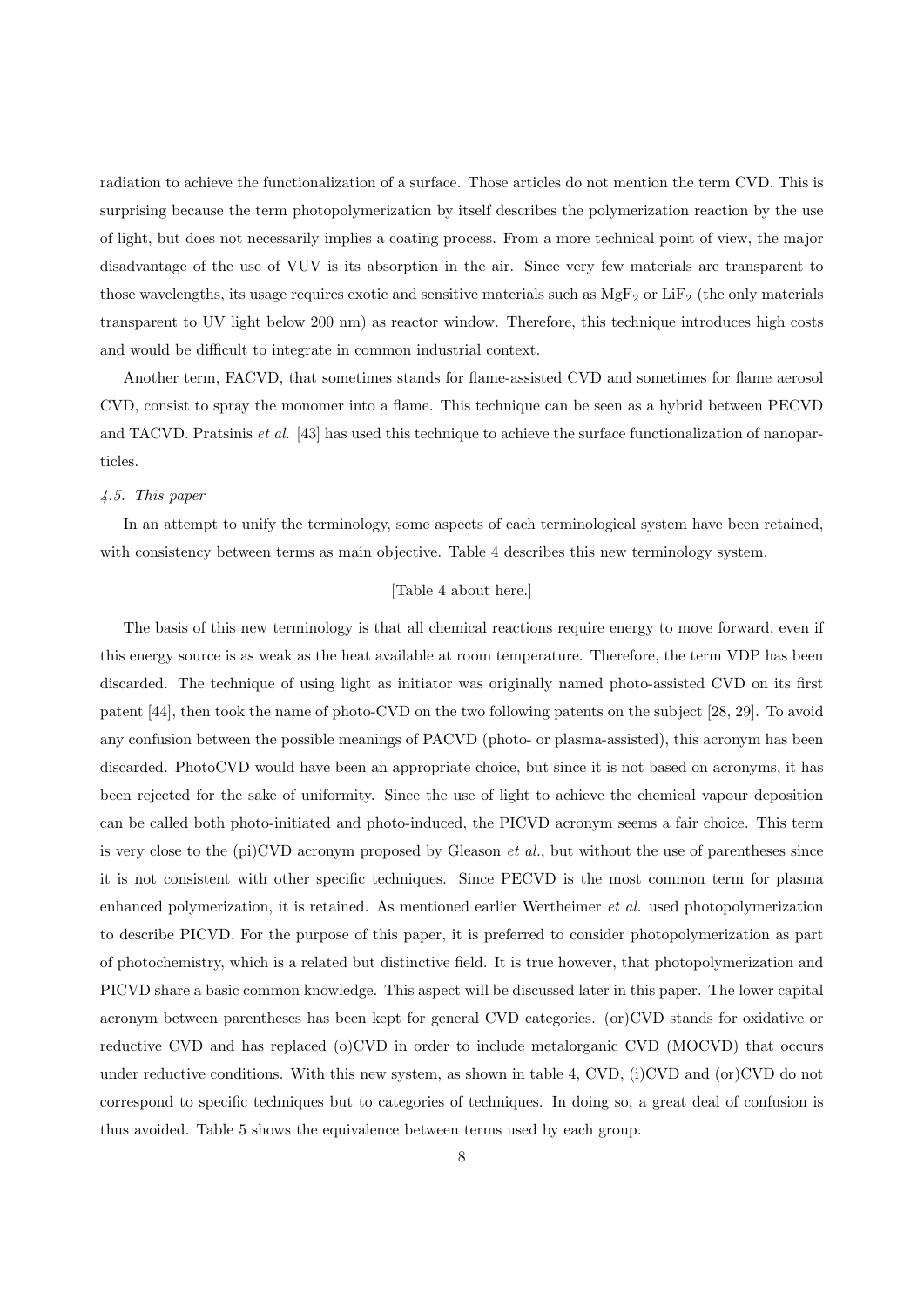### [Table 5 about here.]

From this point, the proposed terminological system will be used. The following sections will primarily on (i)CVD-based methods. For further information on (o)CVD, please refer to Gleason *et al.* [16, 31, 33].

### 5. Comparison of techniques

In order to compare and propose different potential solution, it is pertinent to define some key guidelines related to the context. To be satisfactory, the selected method for nanoparticle functionalization should meet the following criteria:

- Low processing cost
- Low capital cost
- Operate at low temperature
- Operate at normal pressure

These first 4 criteria are unified under the term *scalability*.

- Produce dense uniform high quality coatings
- Allows for acceptable deposition rate
- Able to process a range of monomers wide enough to offer an interesting selection of functional properties that can be transferred to the coated material

These last 3 criteria are unified under the term *versatility*.

[Table 6 about here.]

[Table 7 about here.]

Table 6 shows qualitatively and subjectively how each technique respects the previously presented criteria while table 7 summarizes the advantages and disadvantages of each (i)CVD technique. What can be retained of this study are the following statements:

- TACVD can be good under certain circumstances but remains the weakest form of (i)CVD methods.
- PECVD is the most versatile (i)CVD method, but its implementation is not realistic due to its pressure constraints and high scaling costs.
- PICVD seems to be the only (i)CVD technique that has the potential to respect the criteria.

It can be concluded from this comparison that PICVD seems to be a promising avenue of research for the functionalization of nanoparticles at large scale.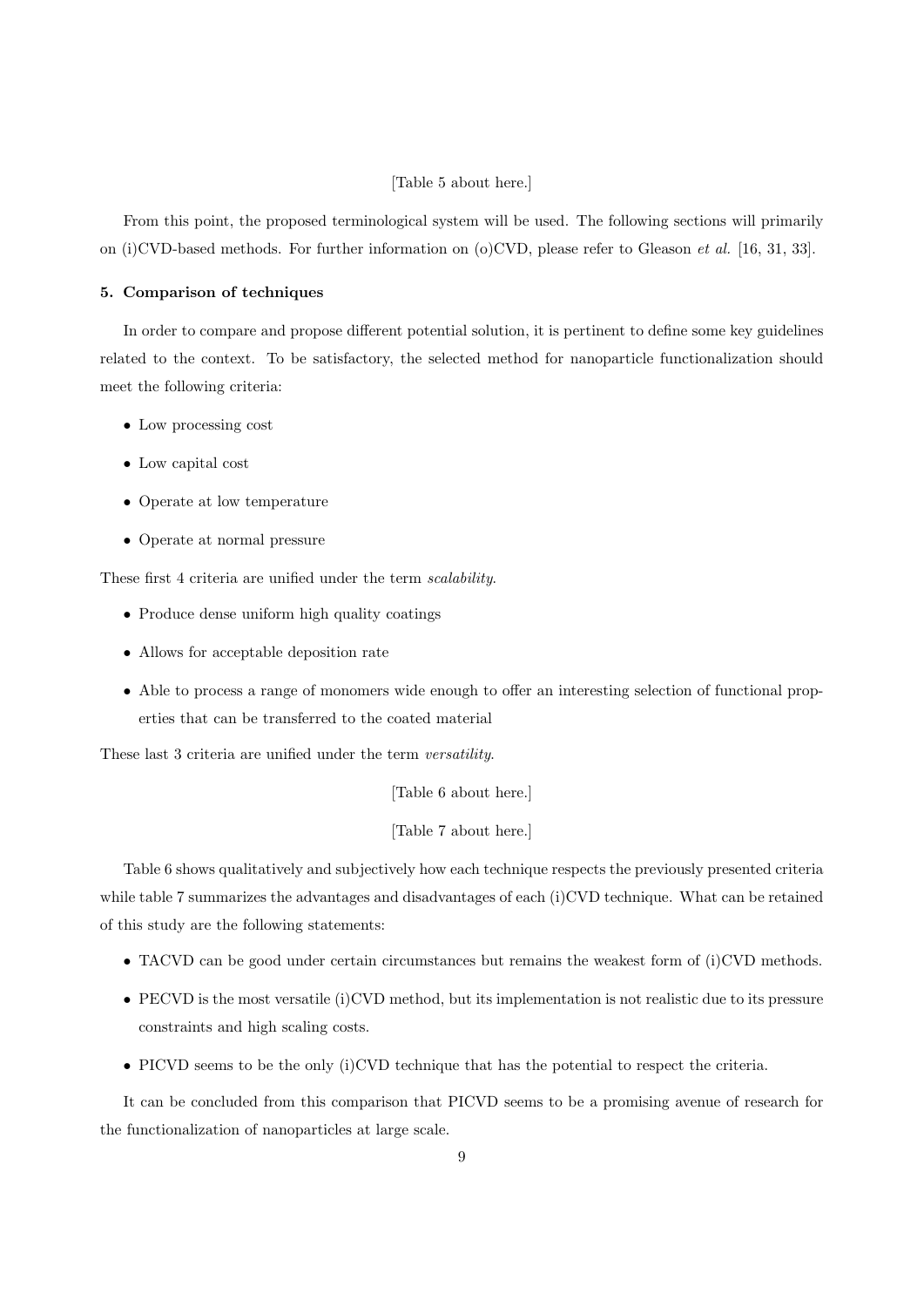### 6. Knowledge gap and avenues of research

While a wide range of publications has been published on the coating of nanoparticles, it is unexpected to see that so little work has been conducted to investigate the use of PICVD as a potential solution. The authors truly believe that more work has to be done in that direction since, as shown earlier, PICVD seems to be the best compromise for the functionalization of surfaces. It seems obvious that there is a knowledge gap to be filled. This paper aims to provide key resources needed to get started.

#### *6.1. Avenues of research*

Zhang *et al.*, from the University of Minnesota, have demonstrated the feasibility of using PICVD to deposit coatings on nanoparticles [45, 46, 47, 48]. Surprisingly, it is the only research group that have reported work on the subject that the authors are aware of. More precisely, the papers reported the growth of organic coating on sodium chloride and silicon dioxide nanoparticles.

### *6.2. Current knowledge gap*

As mentioned before, there is still little knowledge about PICVD. However, the PICVD technique inherits a solid theoretical background from related fields. To close the gap of information available for PICVD, the actual review will draw its resources from PECVD and photopolymerization knowledge.

*From PECVD.* PECVD and PICVD have a lot in common. If the deposition rates may differ, the mechanisms would, at least in part, be similar. For example, the functional coating will be subject to the same problems. Therefore, work conducted by Wertheimer *et al.* on coating aging (hydrophobic recovery) [49] as well as stability of film by spectrometry [20] is quite useful. The critical issues of PECVD demonstrated by Bunshah [35] coupled with the mass transport considerations proposed by Goyal *et al.* [50] and the critical review from Liston *et al.*[51] can be used to assist in reactor design. Moreover, the kinetic and thermodynamic considerations presented by Choy [13] are valid for all CVD techniques. Finally, the optimal characterization techniques developed by Holländer *et al.* [52], Scherzer *et al.* [40, 41] and Khudyakov *et al.* [53] can be re-used as well. Those techniques includes photo differential scanning calorimetry (photo-DCS) (Khudyakov), real-time fourier transform infrared spectroscopy (Scherzer), fluorescence dye fluram and several chemical analysis (Holländer).

*From Photopolymerization and Photochemistry.* A great deal of PICVD knowledge comes from photopolymerization and photochemistry. In fact, the idea of coating surfaces by this method is not young. The book "Photopolymerization of coating surfaces" is a great example that came out in 1982 [54]. Extensive work on the subject has been done around the 1940s [55, 56]. Recently, the photochemistry trend has resurrected vividly, often using acrylates or thiolene acrylates as monomers [38, 42, 57, 58, 59, 60, 61, 62, 63, 64]. The field has garnered renewed interest in the two last decades, mainly due to its application to many fields such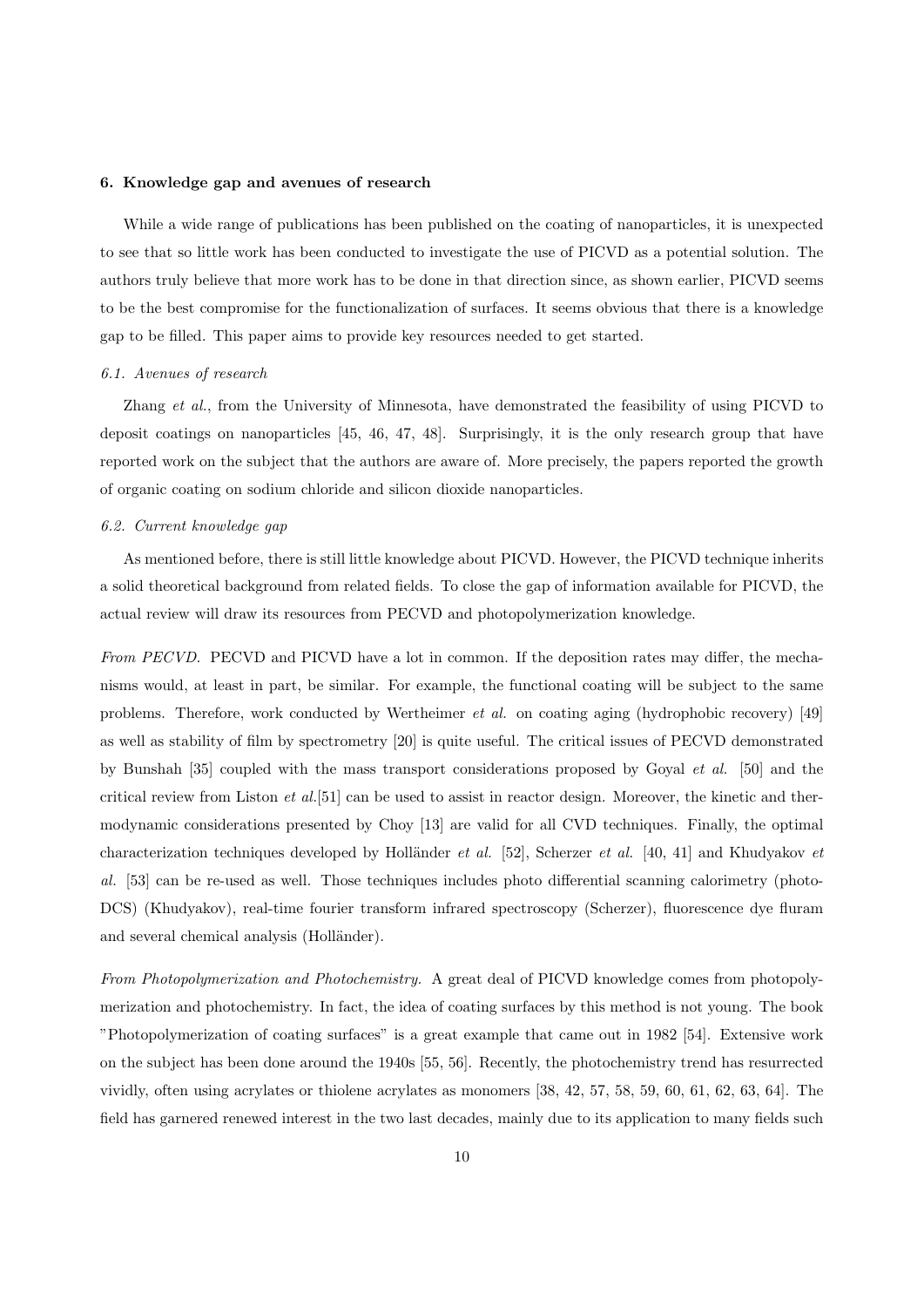as coatings and adhesives. More specifically, this trend is going in the direction of self-initiating monomers [65, 66]. While photopolymerization usually refers to UV emission, it has also been accomplished with visible light [30, 67, 68], and even near-infrared light [69], though these cases required the use of photo-initiators (detailed further on). Some reviews have also been published out on the subject [39, 70]. Pargon *et al.* have compared plasma against VUV [71] on chemical modification of surface and reported similar results for both technologies.

In order to be able to initiate the polymerization process, a bond has to adsorb enough energy to break itself and create a free-radical site through light-initiated means. Ideally, the absorption spectrum of the compound would match perfectly the lamp emission spectrum. Unfortunately, this is rarely, if not ever, the case. Often, the actual emission frequency does not exceed the energy required to break the bond. Sometimes, the desired reactant is almost transparent to UV. In those cases, photosensitizers or photoinitiators can be added to the gas phase.

Photopolymerization in the presence of diverse photo-initiators has been studied extensively. When the retained monomer is transparent to the emission spectrum of the light, the photo-initiators becomes a prerequisite. In other cases, the photo-initiators accelerated the reaction kinetics. Ideally, the photopolymerization process would not need the assistance of a photo-initiator since the use of photo-initiator contaminates the final product [55, 70]. Moreover, commonly used photo-initiators are rather expensive or toxic, if not both [70]. More recently, the trend is in the direction of photo-initiator-free reaction solutions [58, 59]. The terms sensitizer and photo-initiator have been interchanged for a long time now [55]. As a main distinction, while photo-initiators are consumed in the reaction and thus generate by-products, photosensitizers are not. This means that photosensitizers are simply sensitive to the light used, without being a reactant. This subtlety makes a difference in terms of contamination of the polymer generated. Photosensitizers are further distinguished from photo-initiators by the mechanism by which they act; indeed, photosensitizers are compounds that absorb the light radiation used and convert it either to a wavelength that can be absorbed by the reactant or to thermal energy to stimulate the reaction.

Another important consideration is the polymerization mechanism itself. It can be either step or chain growth. Chain growth is the most common and consists of similar monomers adding one by one, forming a chain. Co-polymerization can also be considered as chain growth (one monomer is alternated with another). Step growth, on the other hand, is more chaotic and can include several reactions forming intermediate products that will form the polymer that is obtained at the end. Alf *et al.* seem to imply that every CVD process is based on chain growth, but this position is not clearly stated nor demonstrated [31].

The field of photopolymerization is growing quickly in terms of its knowledge and comprehension. For example, Andrzejewska [72] and Friedrich [17] wrote impressive reviews exclusively on the photopolymerization kinetics. Boies *et al.*, from the same research group as Zhang, have recently published a kinetic study of the PICVD applied to the coating of silver nanoparticles in the gas phase [47].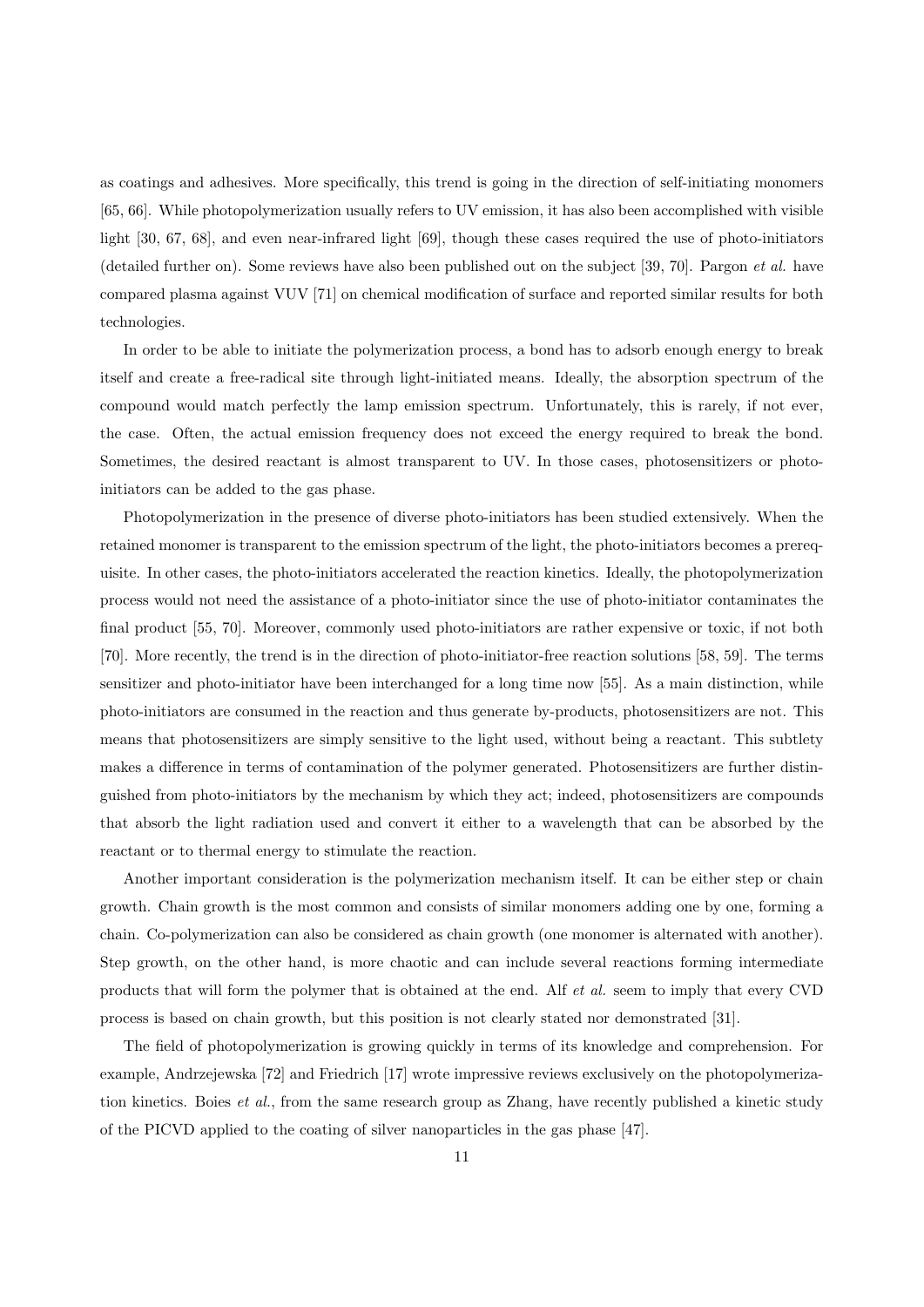Among the monomers tested, many studies have been focused on photopolymerization of acrylates. The choice of this monomer is based on the fact that it offers high deposition rates without requiring photoinitiators [14]. Most of the work on photopolymerization has been done on liquids, not on gases. Therefore, there is still a lot of work to be done. To be optimal, PICVD should use reactants that either strongly absorb in the lamp emission range or include photosensitizers or, if contamination can be tolerated in the targeted application, photo-initiators.

### 7. Conclusion

In summary, gas-phase polymerization is a more viable technology than the addition of surfactant agent for the dispersion of nanoparticles in fluids. Among these gas-phase reactions, called CVD, many versions exist. While the traditional method (TACVD) simply works by initiating the monomers using heat, some other techniques are more versatile. Higher energy CVD methods (such as PECVD and PICVD) allow for a wider range of monomers. Unfortunately, different terminology and classifications due to parallel work have led to confusion. The present work attempted to present and explain the different techniques and nomenclatures available to clarify the big picture. Indeed, the most versatile subcategory of CVD is the PECVD due to its high-energy state (ionization, electron bombardment) combined with its rich UV content radiation. In terms of surface functionalization, the effectiveness of PECVD is proven. However, some technical constraints are limiting its adoption by the industry, especially in the case of lower valueadded products. While some technologies might be scaled up quite easily, it is not the case of PECVD. As demonstrated in this paper, PICVD using UV lamps seems to be a good compromise with regards to particle functionalization on a large scale. Basically, the use of UV lamps consists of decoupling the plasma source from its reactor, therefore allowing the reactor to operate under more gentle conditions. While the range of reactants that can be used is slightly reduced, the cost effectiveness rises tremendously. Further work in the field of PICVD is thus warranted, and this work can build on an existing foundation in the fields of photopolymerization and, more generally, photochemistry.

### 8. Acknowledgement

The authors would like to acknowledge the Fonds de recherche du Québec en nature et technologies  $(FRONT)$  as well as the École Polytechnique de Montréal for their financial support.

#### References

- [1] J. Fendler, Nanoparticles and nanostructured films: preparation, characterization and applications, Wiley-Vch, 2008.
- [2] C. J. Murphy, T. K. Sau, A. M. Gole, C. J. Orendorff, J. Gao, L. Gou, S. E. Hunyadi, T. Li, Anisotropic metal nanoparticles: synthesis, assembly, and optical applications, The Journal of Physical Chemistry B 109 (2005) 13857–13870.
- [3] Q. A. Pankhurst, J. Connolly, S. K. Jones, J. Dobson, Applications of magnetic nanoparticles in biomedicine, Journal of Physics D: Applied Physics 36 (2003) R167.
- [4] G. Ren, D. Hu, E. W. Cheng, M. A. Vargas-Reus, P. Reip, R. P. Allaker, Characterisation of copper oxide nanoparticles for antimicrobial applications, International Journal of Antimicrobial Agents 33 (2009) 587–590.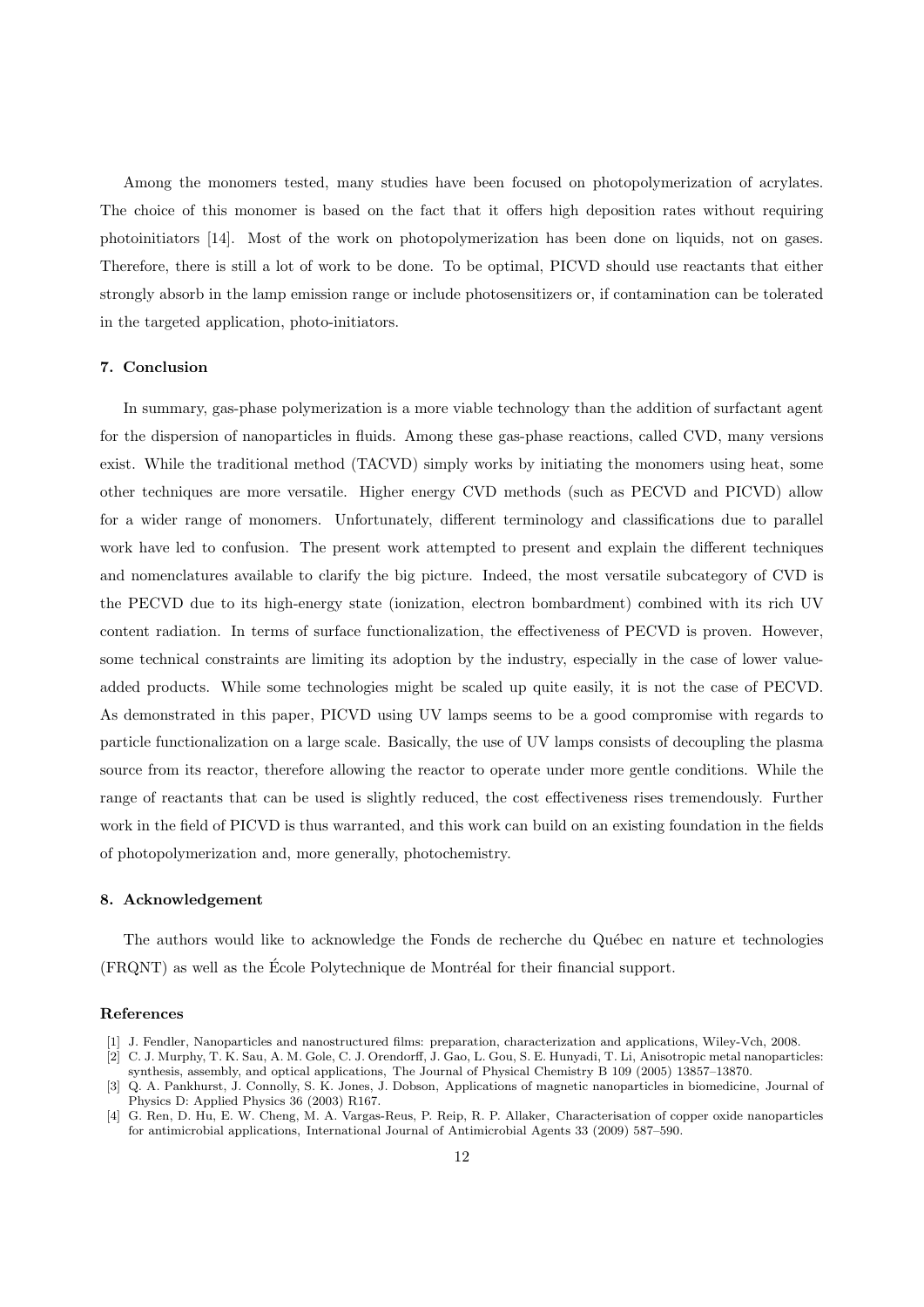- [5] Y. D. Dongshen Wen, Effective thermal conductivity of aqueous suspensions of carbon nanotubes (carbon nanotube nanofluids), Journal of thermophysics and heat transfer 18 (2004) 481–485.
- [6] T. Johannessen, J. Jensen, M. Mosleh, J. Johansen, U. Quaade, H. Livbjerg, Flame synthesis of nanoparticles: Applications in catalysis and product/process engineering, Chemical Engineering Research and Design 82 (2004) 1444–1452.
- [7] X. Xu, M. Stevens, M. B. Cortie, In situ precipitation of gold nanoparticles onto glass for potential architectural applications, Chemistry of Materials 16 (2004) 2259–2266.
- [8] Z. L. Wei Xiang Chen, Jim Yang Lee, Microwave-assisted synthesis of carbon supported pt nanoparticles for fuel cell applications (2002) 2588–2589.
- [9] L. Cumbal, J. Greenleaf, D. Leun, A. K. SenGupta, Polymer supported inorganic nanoparticles: characterization and environmental applications, Reactive and Functional Polymers 54 (2003) 167–180.
- [10] B. Warne, O. Kasyutich, E. Mayes, J. Wiggins, K. Wong, Self assembled nanoparticulate co:pt for data storage applications, Magnetics, IEEE Transactions on 36 (2000) 3009–3011.
- [11] J. Tavares, E. J. Swanson, S. Coulombe, Plasma Synthesis of Coated Metal Nanoparticles with Surface Properties Tailored for Dispersion, Plasma Processes and Polymers 5 (2008) 759–769.
- [12] K. K. Lau, K. K. Gleason, Particle functionalization and encapsulation by initiated chemical vapor deposition (icvd), Surface and Coatings Technology 201 (2007) 9189–9194.
- [13] K. Choy, Chemical vapour deposition of coatings, Progress in Materials Science 48 (2003) 57–170.
- [14] F. Truica-Marasescu, M. R. Wertheimer, Nitrogen-rich plasma-polymer films for biomedical applications, Plasma Processes and Polymers 5 (2008) 44–57.
- [15] H. Yasuda, L. Ledernez, F. Olcaytug, G. Dame, M. Bergmann, Biocompatible nanofilm coating by magneto-luminous polymerization of methane, Progress in Organic Coatings 74 (2012) 667–678.
- [16] R. Sreenivasan, K. K. Gleason, Overview of strategies for the cvd of organic films and functional polymer layers, Chemical Vapor Deposition 15 (2009) 77–90.
- [17] J. Friedrich, Mechanisms of plasma polymerization-reviewed from a chemical point of view, Plasma Processes and Polymers 8 (2011) 783–802.
- [18] W. Hesse, J. Lang, Phenolic resins, Ullmann's Encyclopedia of Industrial Chemistry, Wiley-VCH Verlag GmbH Co. KGaA, sixth online edition edition, 2001.
- [19] H. Yasuda, Luminous chemical vapor deposition and interface engineering, volume 122, CRC, 2005.
- [20] J.-C. Ruiz, A. St-Georges-Robillard, C. Thérésy, S. Lerouge, M. R. Wertheimer, Fabrication and characterisation of amine-rich organic thin films: Focus on stability, Plasma Processes and Polymers 7 (2010) 737–753.
- [21] H. Yasuda, Plasma polymerization, Academic Press New York, 1985.
- [22] H. Yasuda, Magneto Luminous Chemical Vapor Deposition, Green Chemistry and Chemical Engineering, Taylor and Francis, 2011.
- [23] V. Léveillé, S. Coulombe, Design and preliminary characterization of a miniature pulsed rf apgd torch with downstream injection of the source of reactive species, Plasma Sources Science and Technology 14 (2005) 467.
- [24] S. Coulombe, V. Léveillé, S. Yonson, R. Leask, Miniature atmospheric pressure glow discharge torch (apgd-t) for local biomedical applications, Pure and applied chemistry 78 (2006) 1147–1156.
- [25] C. Nessim, M. Boulos, U. Kogelschatz, In-flight coating of nanoparticles in atmospheric-pressure dbd torch plasmas, European physical journal. Applied physics 47 (2009) 1.
- [26] M. Meyyappan, L. Delzeit, A. Cassell, D. Hash, Carbon nanotube growth by pecvd: a review, Plasma Sources Science and Technology 12 (2003) 205.
- [27] T. Bahners, T. Textor, K. Opwis, E. Schollmeyer, Recent approaches to highly hydrophobic textile surfaces, Journal of Adhesion Science and Technology 22 (2008) 285–309.
- [28] J. Rhieu, Photo-cvd system, 1993. US Patent 5,215,588.
- [29] S. Tsuo, A. Langford, Method and apparatus for removing and preventing window deposition during photochemical vapor deposition (photo-cvd) processes, 1989. US Patent 4,816,294.
- [30] D. Burget, C. Mallein, J. Fouassier, Photopolymerization of thiol-allyl ether and thiol-acrylate coatings with visible light photosensitive systems, Polymer 45 (2004) 6561–6567.
- [31] M. Alf, A. Asatekin, M. Barr, S. Baxamusa, H. Chelawat, G. Ozaydin-Ince, C. Petruczok, R. Sreenivasan, W. Tenhaeff. N. Trujillo, et al., Chemical vapor deposition of conformal, functional, and responsive polymer films, Advanced Materials 22 (2010) 1993–2027.
- [32] K. Lau, K. Gleason, Particle surface design using an all-dry encapsulation method, Advanced Materials 18 (2006) 1972–1977.
- [33] W. E. Tenhaeff, K. K. Gleason, Initiated and oxidative chemical vapor deposition of polymeric thin films: icvd and ocvd, Advanced Functional Materials 18 (2008) 979–992.
- [34] W. E. Tenhaeff, K. K. Gleason, Initiated chemical vapor deposition of alternating copolymers of styrene and maleic anhydride, Langmuir 23 (2007) 6624–6630.
- [35] R. Bunshah, Critical issues in plasma-assisted vapor deposition processes, Plasma Science, IEEE Transactions on 18 (1990) 846–854.
- [36] H. Yasuda, Preparation of amorphous carbon nanofilm by magneto-luminous polymerization, Journal of Applied Polymer Science 125 (2012) 2636–2645.
- [37] H. Yasuda, Magneto Luminous Chemical Vapor Deposition, Taylor and Francis, illustrated edition, 2011.
- [38] J.-C. Ruiz, P.-L. Girard-Lauriault, F. Truica-Marasescu, M. R. Wertheimer, Plasma- and vacuum-ultraviolet (vuv) photopolymerisation of n- and o-rich thin films, Radiation Physics and Chemistry 79 (2010) 310–314.
- [39] F. Truica-Marasescu, S. Pham, M. Wertheimer, Vuv processing of polymers: Surface modification and deposition of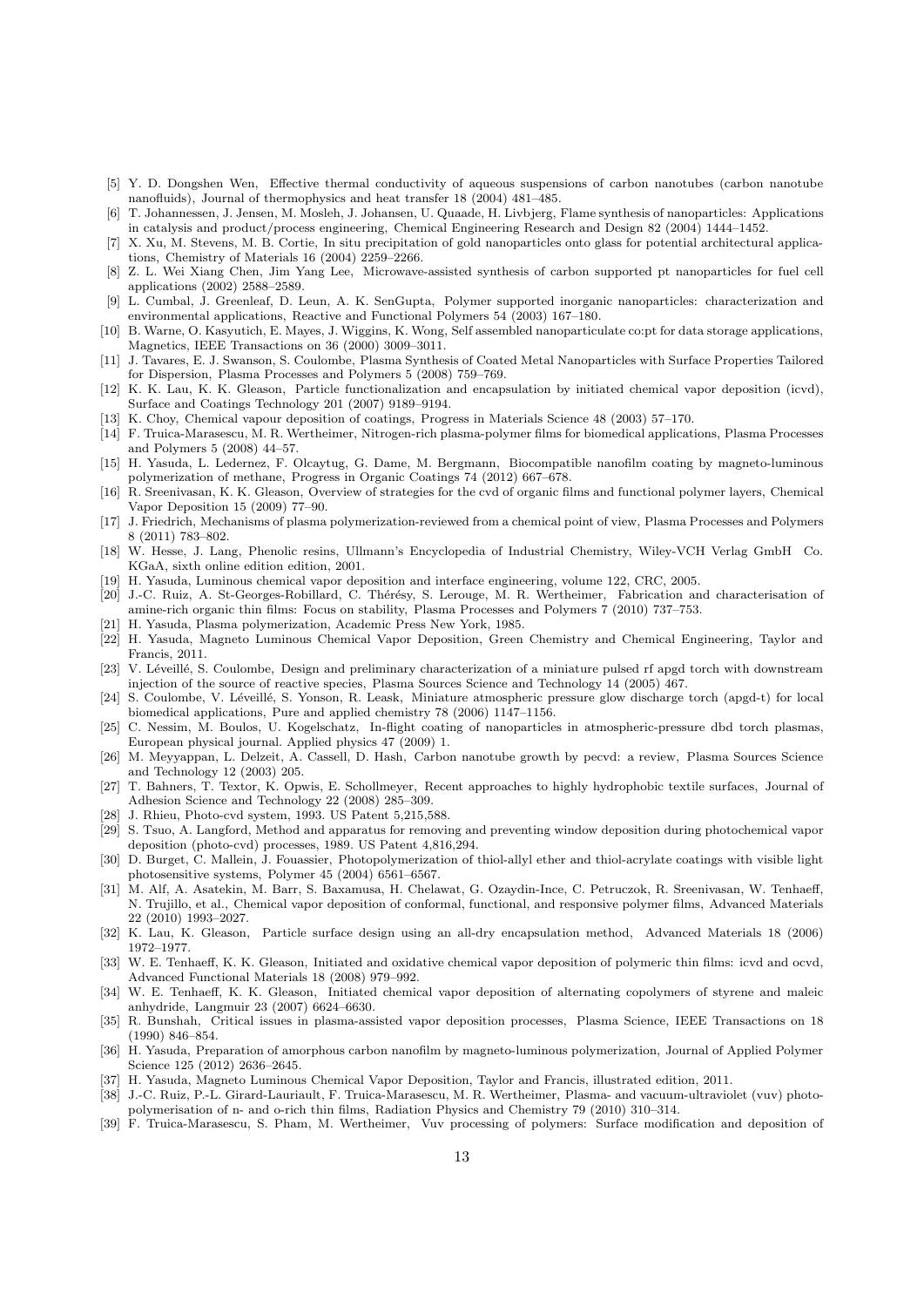organic thin films, Nuclear Instruments and Methods in Physics Research Section B: Beam Interactions with Materials and Atoms 265 (2007) 31–36.

- [40] T. Scherzer, U. Decker, Kinetic investigations on uv-induced photopolymerization reactions by real-time ftir-atr spectroscopy: the efficiency of photoinitiators at 313 and 222 nm, Nuclear Instruments and Methods in Physics Research Section B: Beam Interactions with Materials and Atoms 151 (1999) 306–312.
- [41] T. Scherzer, U. Decker, Kinetic investigations on the uv-induced photopolymerization of a diacrylate by time-resolved ftir spectroscopy: the influence of photoinitiator concentration, light intensity and temperature, Radiation Physics and Chemistry 55 (1999) 615–619.
- [42] T. Scherzer, W. Knolle, S. Naumov, R. Mehnert, Direct initiation of the photopolymerization of acrylates by shortwavelength excimer uv radiation, Nuclear Instruments and Methods in Physics Research Section B: Beam Interactions with Materials and Atoms 208 (2003) 271–276.
- [43] A. Teleki, N. Bjelobrk, S. E. Pratsinis, Continuous surface functionalization of flame-made tio2 nanoparticles, Langmuir 26 (2010) 5815–5822.
- [44] D. Allred, L. Walter, J. Reyes, S. Ovshinsky, Photo-assisted cvd, 1984. US Patent 4,435,445.
- [45] B. Zhang, Y.-C. Liao, S. Girshick, J. Roberts, Growth of coatings on nanoparticles by photoinduced chemical vapor deposition, Journal of Nanoparticle Research 10 (2008) 173–178.
- [46] B. Glad, Photo-cvd coating of nanoparticles with silicon dioxide, Process and Characterization (2007) 124–125.
- [47] A. M. Boies, S. Calder, P. Agarwal, P. Lei, S. L. Girshick, Chemical Kinetics of Photoinduced Chemical Vapor Deposition: Silica Coating of Gas-Phase Nanoparticles, Journal of Physical Chemistry 116 (2012) 104–114.
- [48] A. M. Boies, J. T. Roberts, S. L. Girshick, B. Zhang, T. Nakamura, A. Mochizuki, Sio2 coating of silver nanoparticles by photoinduced chemical vapor deposition, Nanotechnology 20 (2009) 295604.
- [49] F. Truica-Marasescu, P. Jedrzejowski, M. R. Wertheimer, Hydrophobic recovery of vacuum ultraviolet irradiated polyolefin surfaces, Plasma Processes and Polymers 1 (2004) 153–163.
- [50] K. Goyal, R. Mahalingam, P. Pedrow, M. Osman, Mass transport characteristics in a pulsed plasma enhanced chemical vapor deposition reactor for thin polymer film deposition, Plasma Science, IEEE Transactions on 29 (2001) 42–50.
- [51] E. Liston, L. Martinu, M. Wertheimer, Plasma surface modification of polymers for improved adhesion: a critical review, Journal of Adhesion Science and Technology 7 (1993) 1091–1127.
- [52] A. Holländer, S. Kröpke, F. Pippig, Chemical analysis of functionalized polymer surfaces, Surface and Interface Analysis 40 (2008) 379–385.
- [53] I. V. Khudyakov, W. S. Fox, M. B. Purvis, Photopolymerization of vinyl acrylate studied by photodsc, Industrial and Engineering Chemistry Research 40 (2001) 3092–3097.
- [54] C. Roffey, Photopolymerization of surface coatings, John Wiley & Sons, 1982.
- [55] G. Rollefson, M. Burton, Photochemistry and the mechanism of chemical reactions, Prentice-Hall, 1939.
- [56] P. Leighton, W. Noyes, Photochemistry of gases, Reinhold, 1941.
- [57] H. Zhou, Q. Li, T. Y. Lee, C. A. Guymon, E. S. Jönsson, C. E. Hoyle, Photopolymerization of acid containing monomers: Real-time monitoring of polymerization rates, Macromolecules 39 (2006) 8269–8273.
- [58] T. Scherzer, W. Knolle, S. Naumov, C. Elsner, M. R. Buchmeiser, Self-initiation of the uv photopolymerization of brominated acrylates, Journal of Polymer Science Part A: Polymer Chemistry 46 (2008) 4905–4916.
- [59] C. Decker, F. Morel, S. Jönsson, S. Clark, C. Hoyle, Light-induced polymerisation of photoinitiator-free vinyl ether/maleimide systems, Macromolecular Chemistry and Physics 200 (1999) 1005–1013.
- [60] T. Cavitt, C. E. Hoyle, V. Kalyanaraman, S. Jönsson, Initiation of 1,6-hexanedioldiacrylate polymerization by three component photoinitiators incorporating 2,3-dimethylmaleic anhydride, Polymer 45 (2004) 1119–1123.
- [61] T. Y. Lee, C. N. Bowman, The effect of functionalized nanoparticles on thiolñene polymerization kinetics, Polymer 47 (2006) 6057–6065.
- [62] N. B. Cramer, C. N. Bowman, Kinetics of thiol-ene and thiol-acrylate photopolymerizations with real-time fourier transform infrared, Journal of Polymer Science Part A: Polymer Chemistry 39 (2001) 3311–3319.
- [63] S. C. Clark, C. E. Hoyle, S. Jönsson, F. Morel, C. Decker, Photopolymerization of acrylates using n-aliphaticmaleimides as photoinitiators, Polymer 40 (1999) 5063–5072.
- [64] T. Scherzer, H. Langguth, Temperature dependence of the oxygen solubility in acrylates and its effect on the induction period in uv photopolymerization, Macromolecular Chemistry and Physics 206 (2005) 240–245.
- [65] E. Jonssön, T. Lee, K. Viswanathan, C. Hoyle, T. Roper, C. Guymon, C. Nason, I. Khudyakov, Photoinduced free radical polymerization using self-initiating monomers, Progress in Organic Coatings 52 (2005) 63–72.
- [66] T. Scherzer, Photopolymerization of acrylates without photoinitiators with short-wavelength uv radiation: A study with real-time fourier transform infrared spectroscopy, Journal of Polymer Science Part A: Polymer Chemistry 42 (2004) 894–901.
- [67] D. Burget, C. Mallein, J. Fouassier, Visible light induced polymerization of maleimide-vinyl and maleimide-allyl ether based systems, Polymer 44 (2003) 7671–7678.
- [68] A. Fozza, A. Kruse, A. Holländer, A. Ricard, M. Wertheimer, Vacuum ultraviolet to visible emission of some pure gases and their mixtures used for plasma processing, Journal of Vacuum Science & Technology A: Vacuum, Surfaces, and Films 16 (1998) 72.
- [69] T. Scherzer, M. R. Buchmeiser, Photoinitiated cationic polymerization of cycloaliphatic epoxide/vinyl ether systems studied by near-infrared reflection spectroscopy, Macromolecular Chemistry and Physics 208 (2007) 946–954.
- [70] T. Scherzer, Vuv-induced photopolymerization of acrylates, Macromolecular Chemistry and Physics 213 (2012) 324–334.
- [71] E. Pargon, L. Azarnouche, M. Fouchier, K. Menguelti, R. Tiron, C. Sourd, O. Joubert, Hbr plasma treatment versus vuv light treatment to improve 193nm photoresist pattern linewidth roughness, Plasma Processes and Polymers 8 (2011)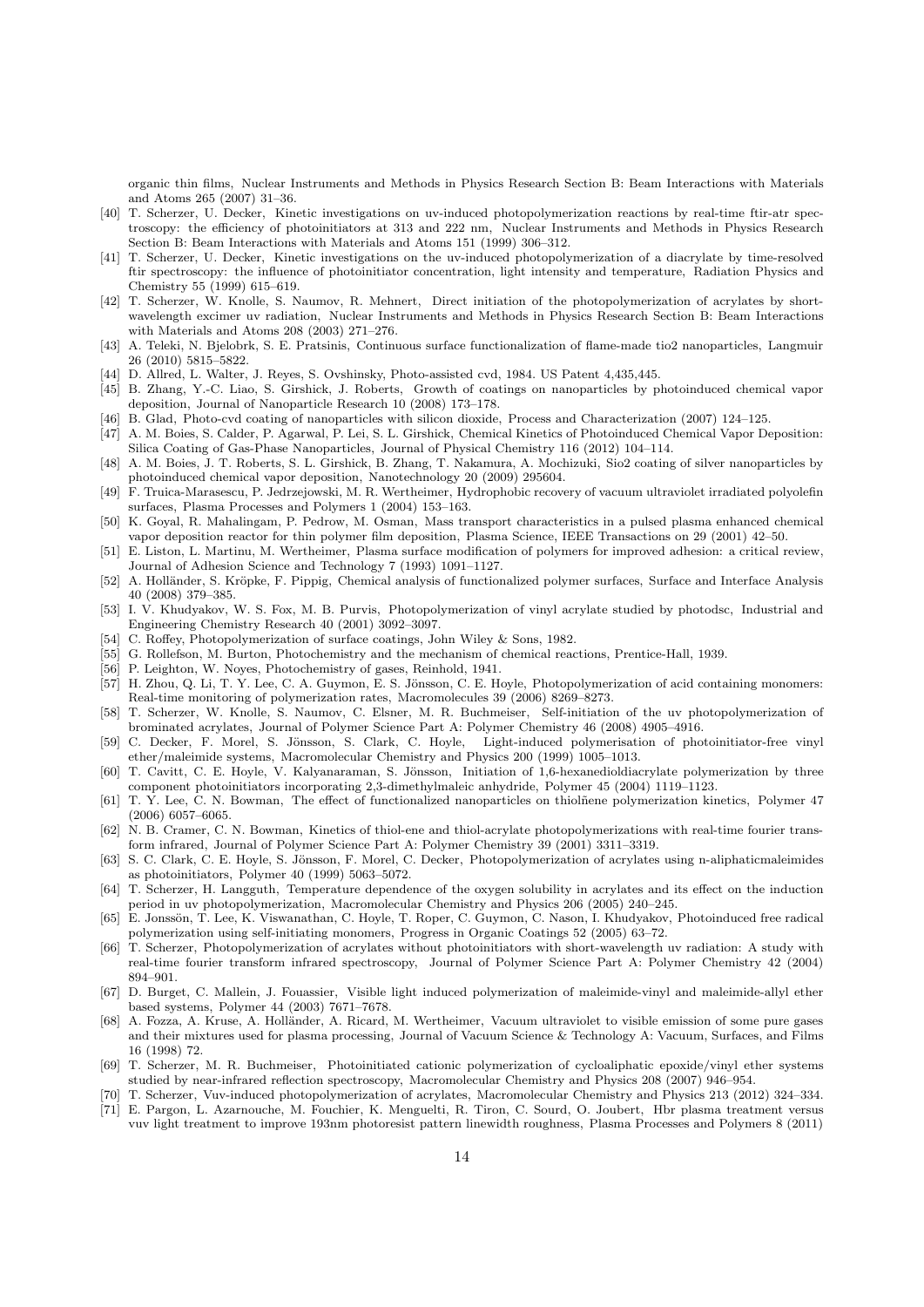1184–1195.

- [72] E. Andrzejewska, Photopolymerization kinetics of multifunctional monomers, Progress in Polymer Science 26 (2001) 605–665.
- [73] G. Ozaydin-Ince, K. K. Gleason, Transition between kinetic and mass transfer regimes in the initiated chemical vapor deposition from ethylene glycol diacrylate, Journal of Vacuum Science Technology A: Vacuum, Surfaces, and Films 27 (2009) 1135–1143.
- [74] C. D. Dion, J. Tavares, Scalable gas phase nanoparticle treatment methods required for large-scale nanofluid and nanocomposite synthesis, Nanotechnology 2012: Electronics, Devices, Fabrication, MEMS, Fluidics and Computational 2 (2012) 392–395.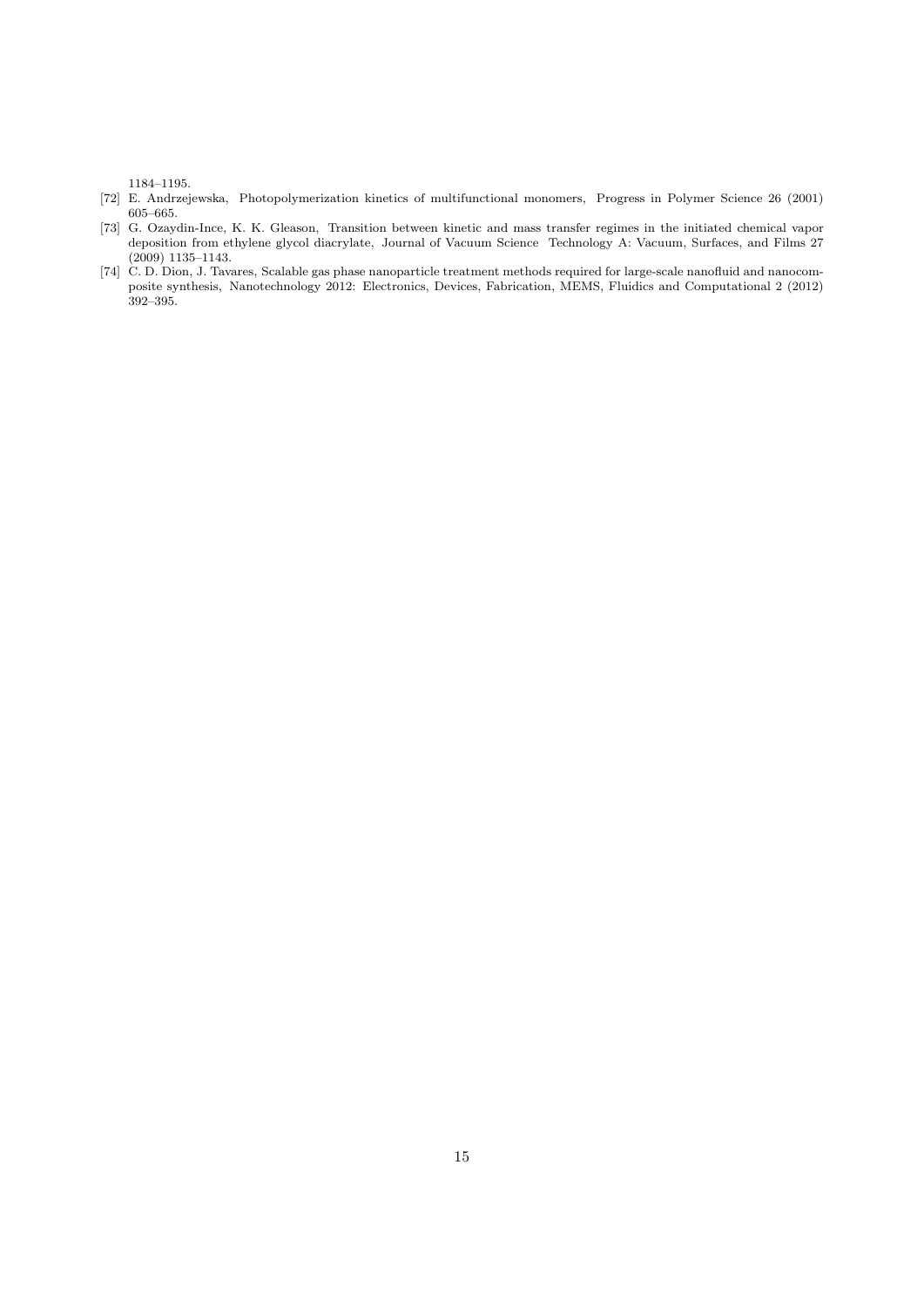## List of Figures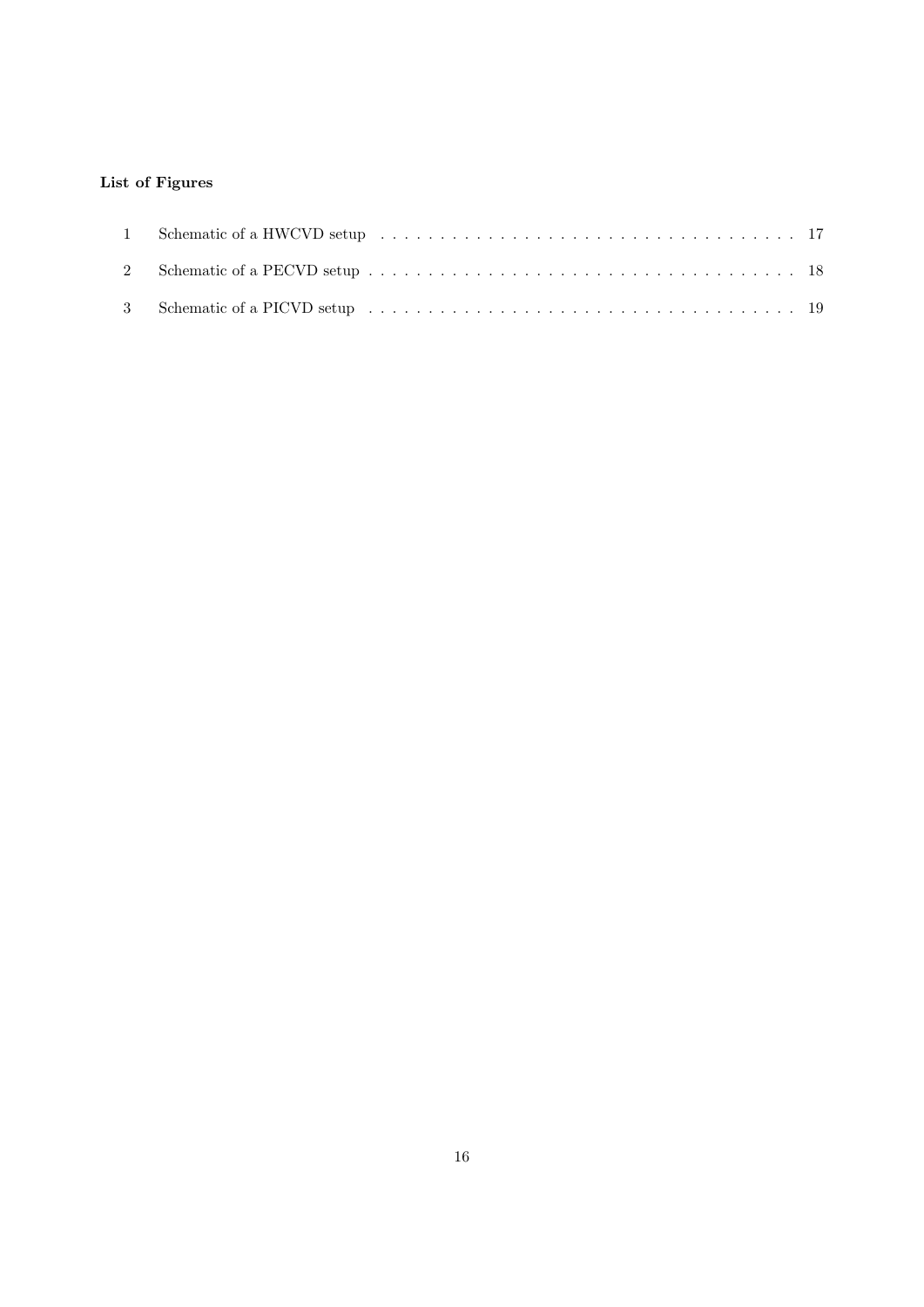

Figure 1: Schematic of a HWCVD setup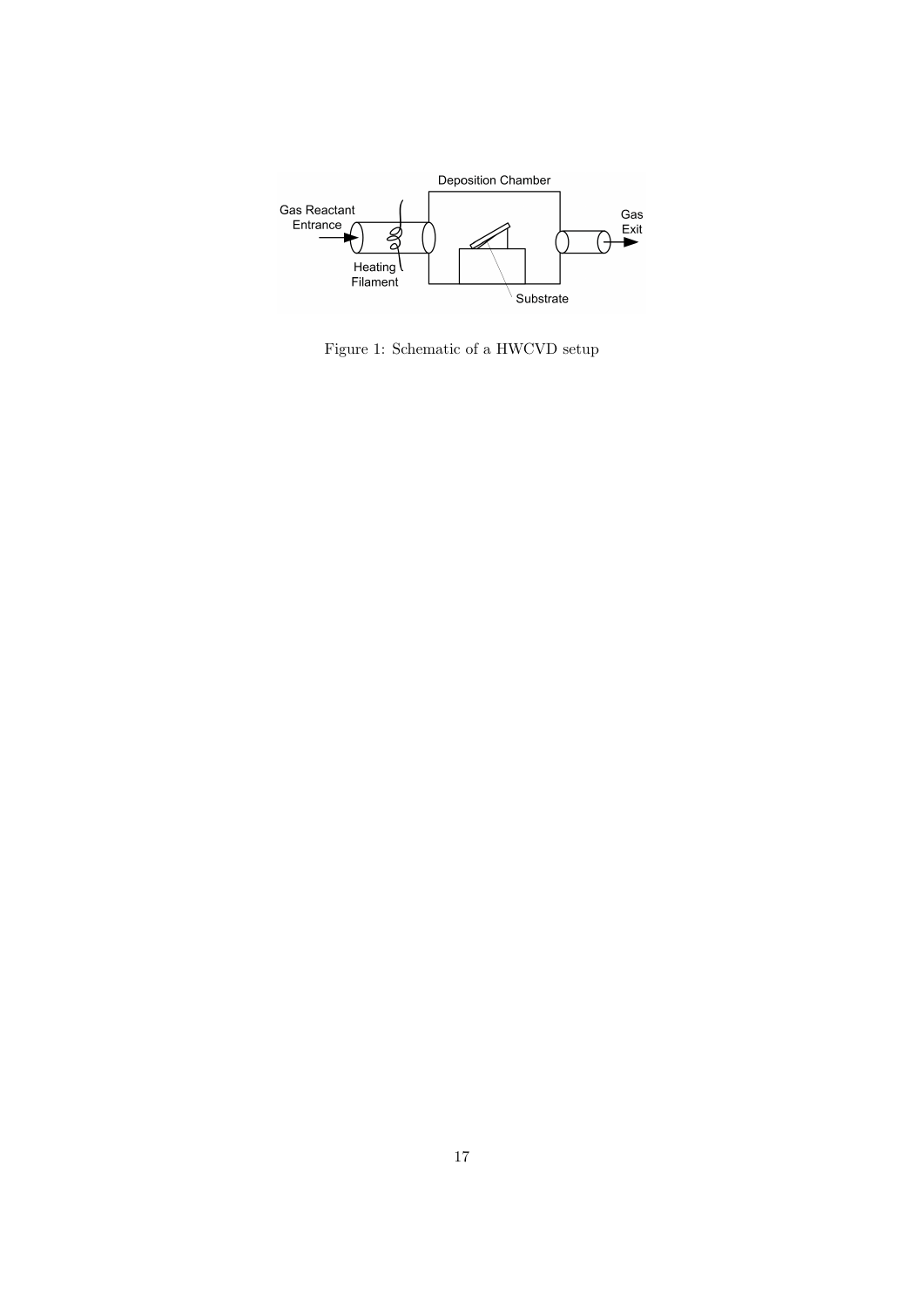

Figure 2: Schematic of a PECVD setup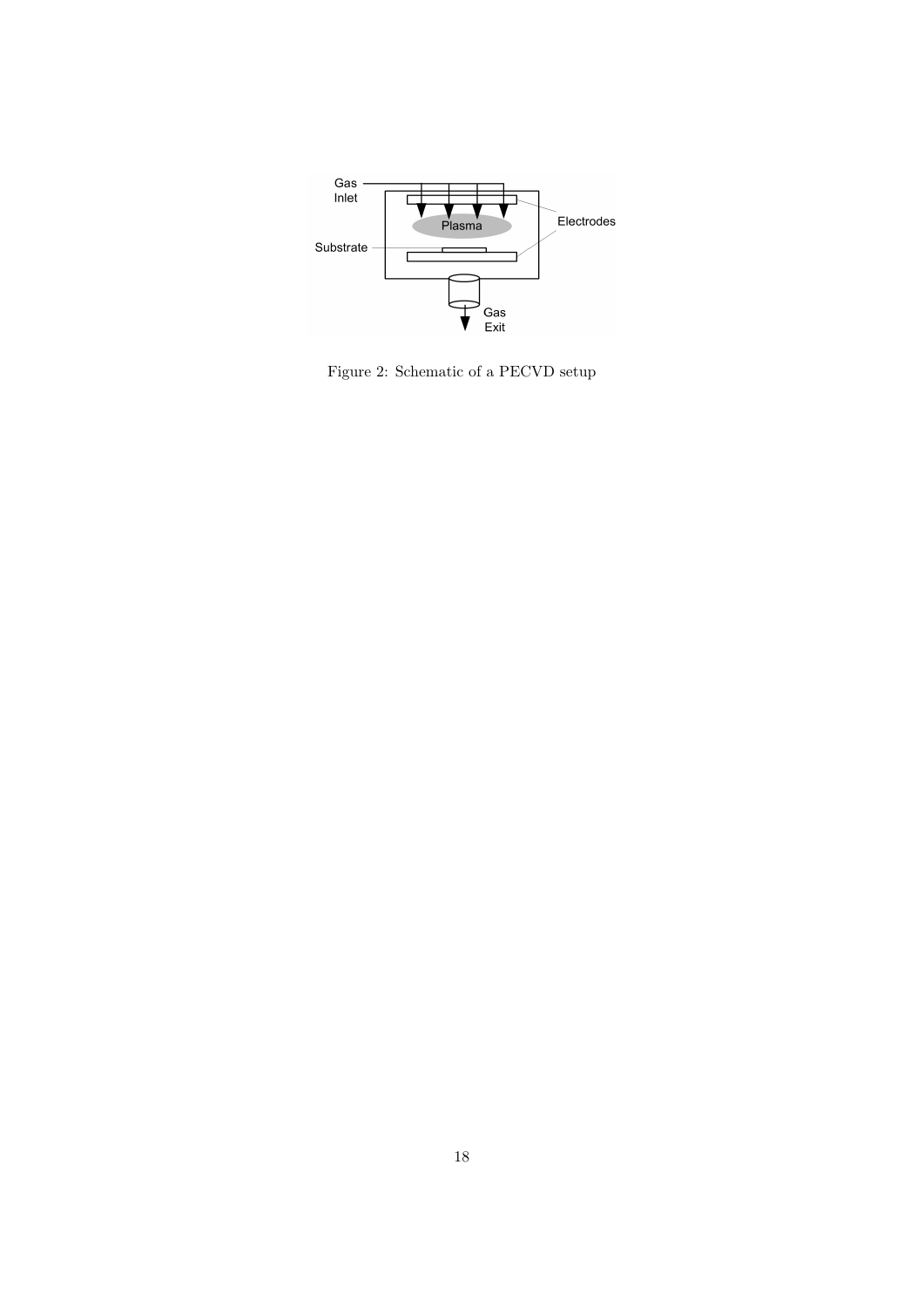

Figure 3: Schematic of a PICVD setup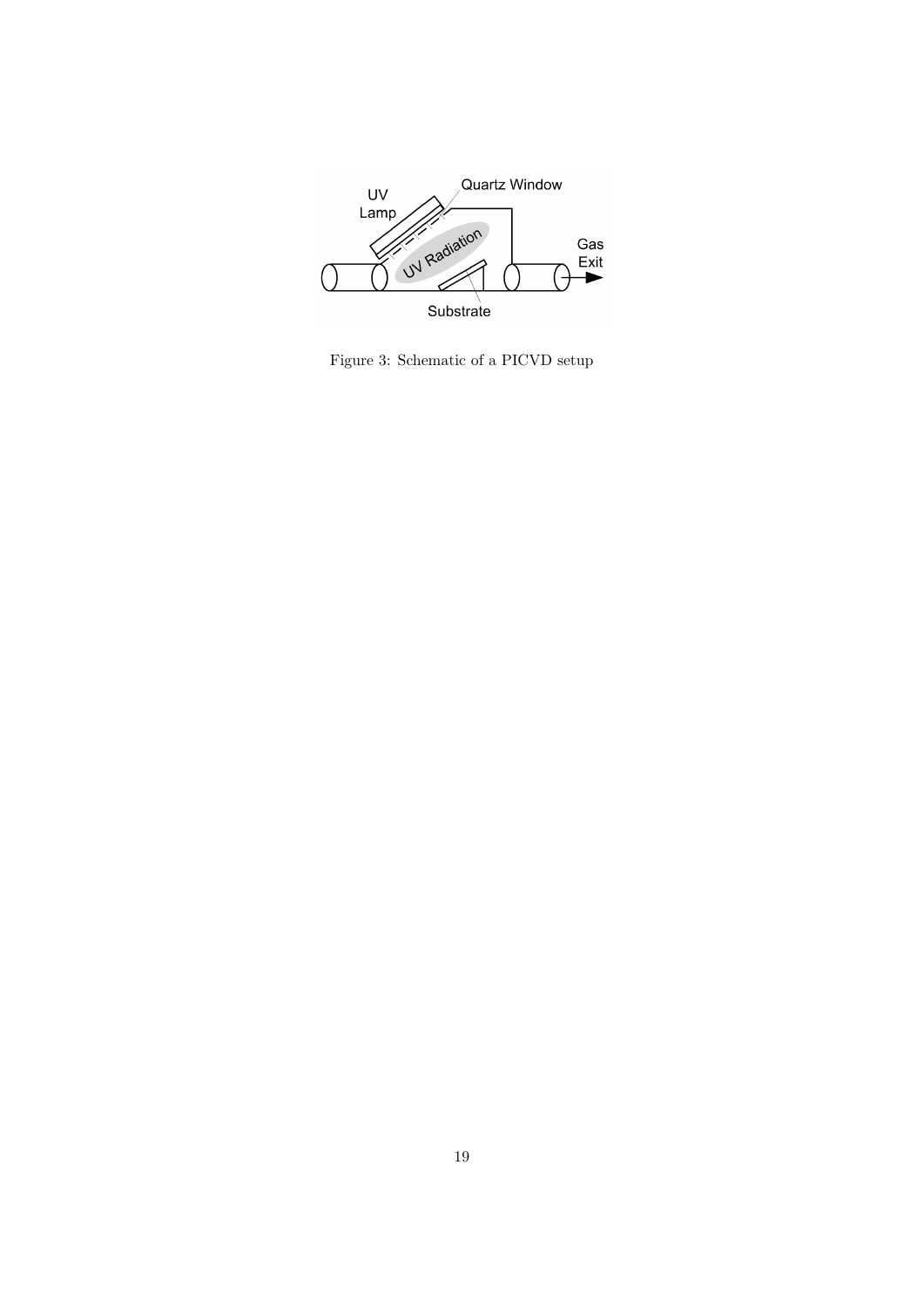## List of Tables

| $\mathbf{1}$   |                                                                                                       |  |
|----------------|-------------------------------------------------------------------------------------------------------|--|
| $\overline{2}$ |                                                                                                       |  |
| 3              |                                                                                                       |  |
| 4              |                                                                                                       |  |
| $5^{\circ}$    |                                                                                                       |  |
| 6              | Comparison of different (i) CVD techniques by means of subjective grades. $(A = \text{excellent},$    |  |
|                |                                                                                                       |  |
|                | Comparison of different (i) CVD techniques by means of technical aspects $\dots \dots \dots \dots$ 27 |  |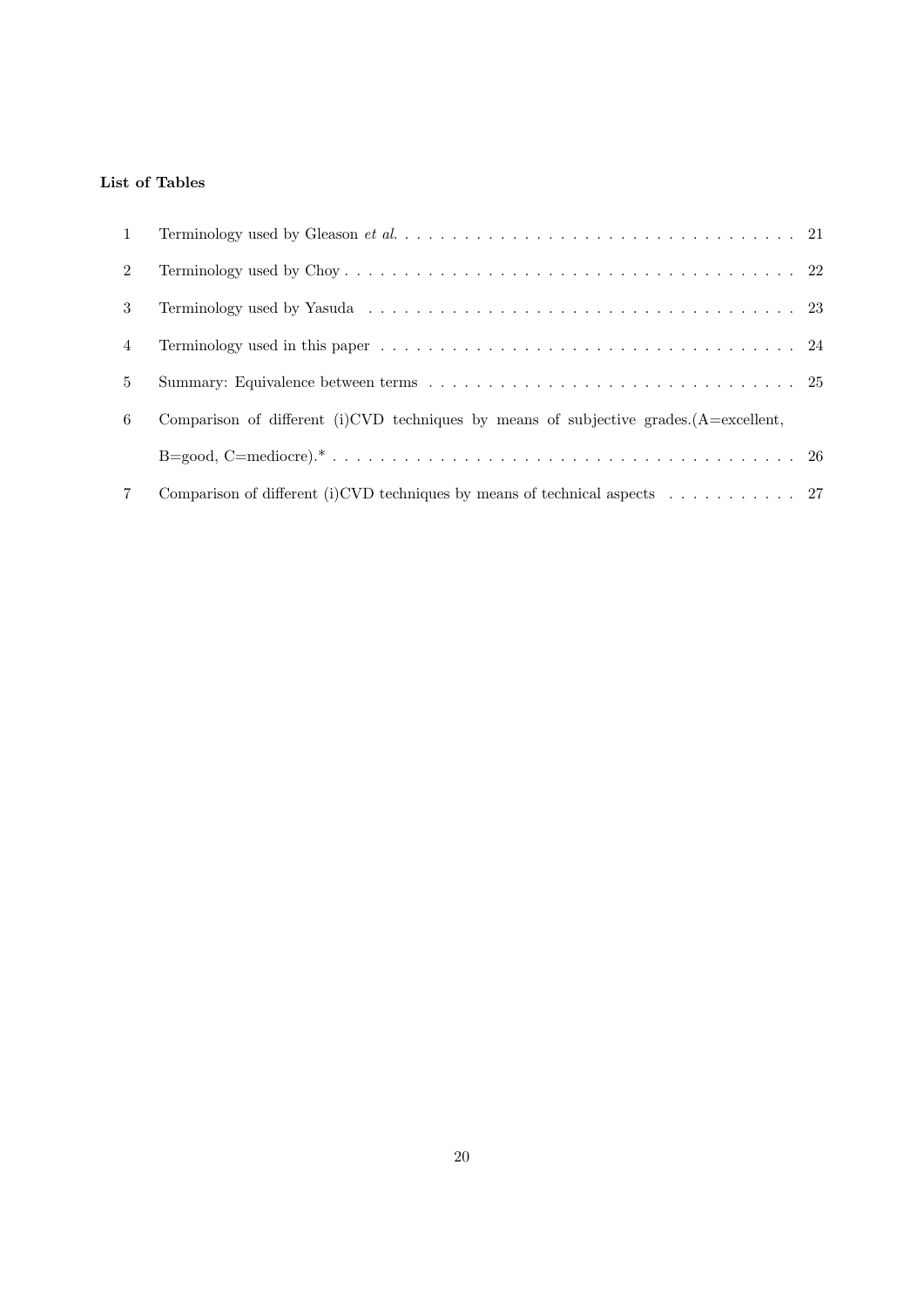| <b>CVD</b>                                           |  |           |  |  |  |
|------------------------------------------------------|--|-----------|--|--|--|
| $(i)$ CVD<br><b>PECVD</b><br>$(o)$ CVD<br><b>VDP</b> |  |           |  |  |  |
|                                                      |  | $pi)$ CVD |  |  |  |

Table 1: Terminology used by Gleason *et al.*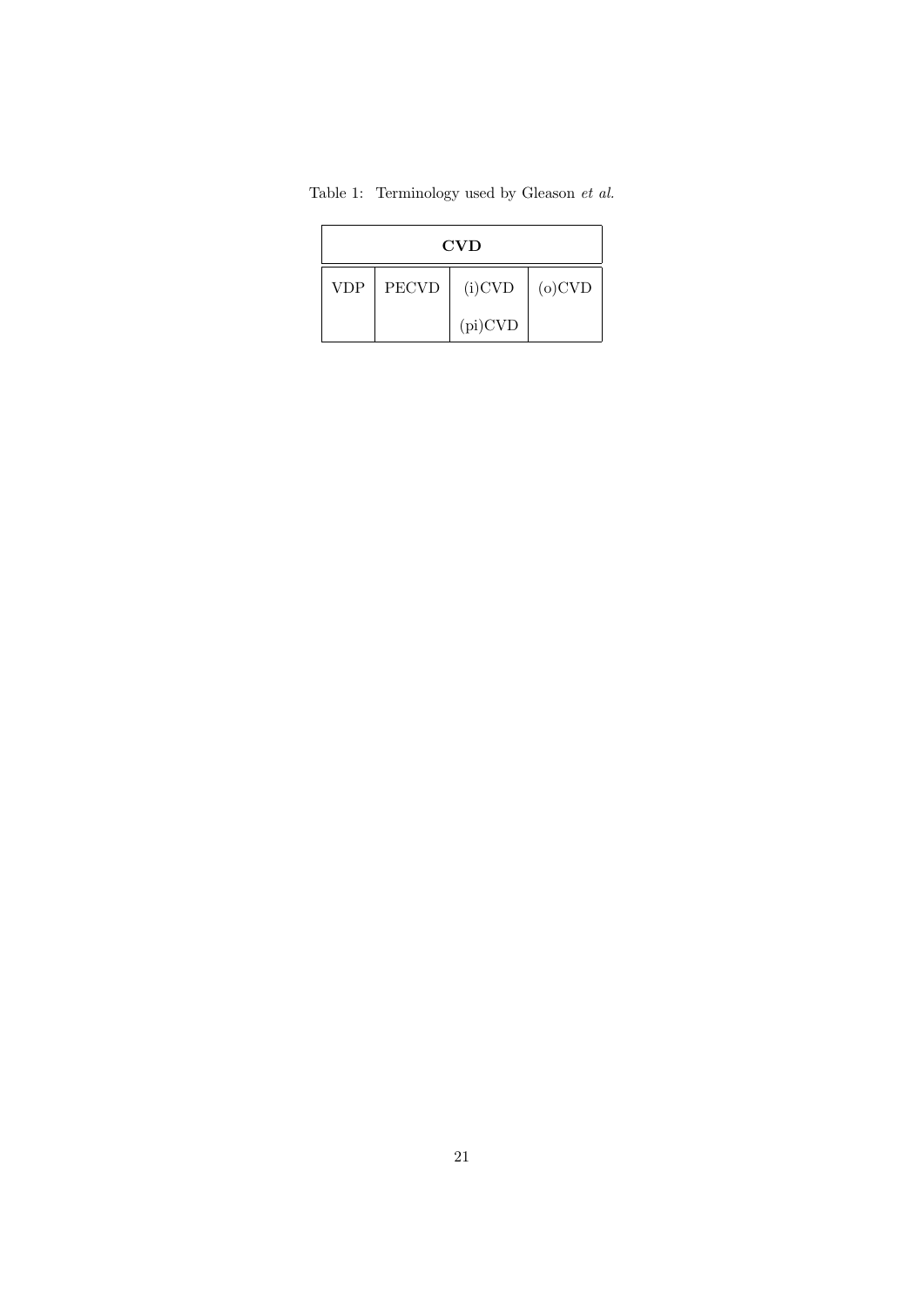# Table 2: Terminology used by Choy

| <b>CVD</b> |  |                               |  |  |
|------------|--|-------------------------------|--|--|
| CVD.       |  | TACVD   PECVD   PACVD   MOCVD |  |  |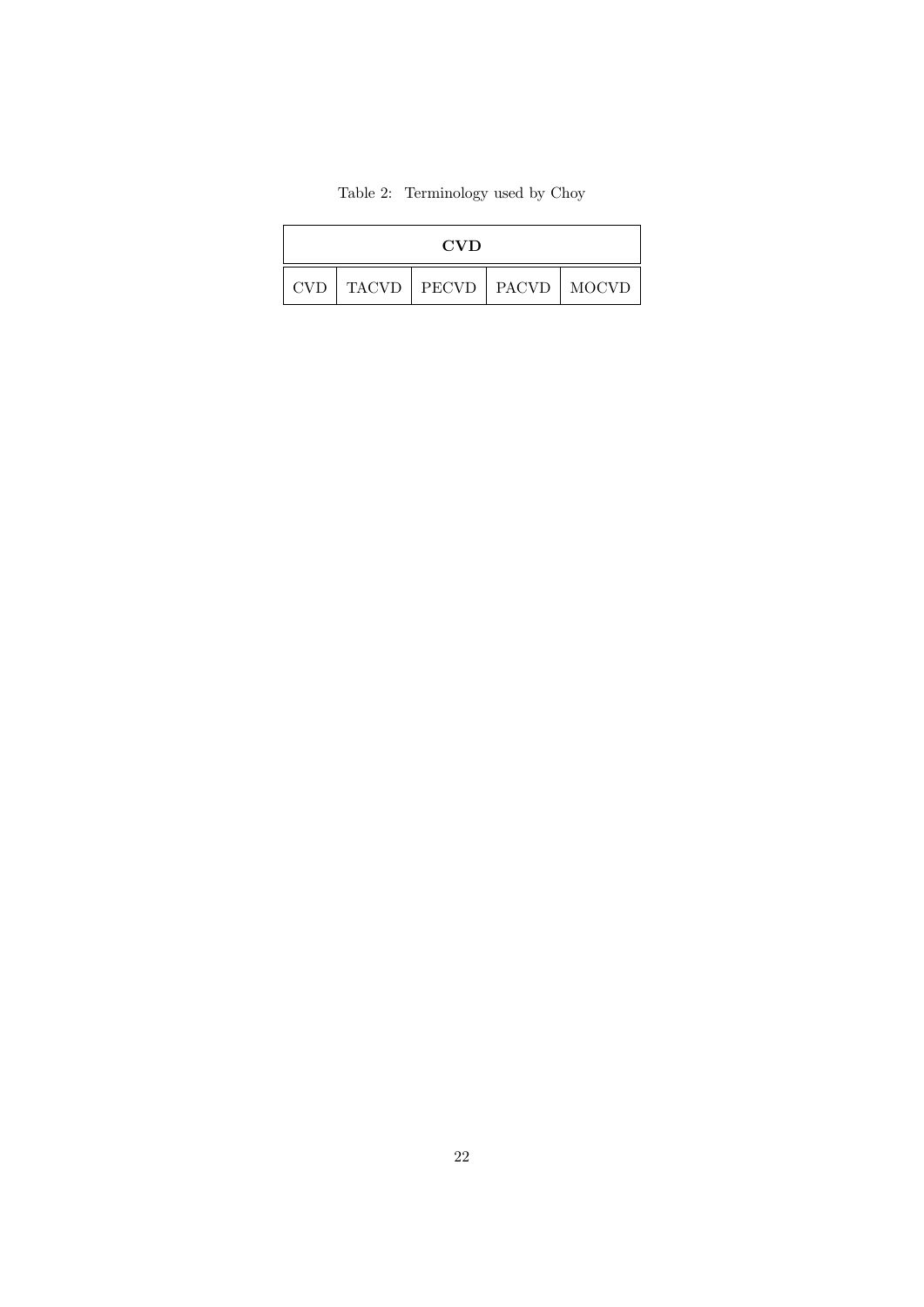| <b>TACVD</b> | <b>LCVD</b> |  |                              |  |
|--------------|-------------|--|------------------------------|--|
| <b>HWCVD</b> |             |  | $PP$   PACVD   PECVD   MLCVD |  |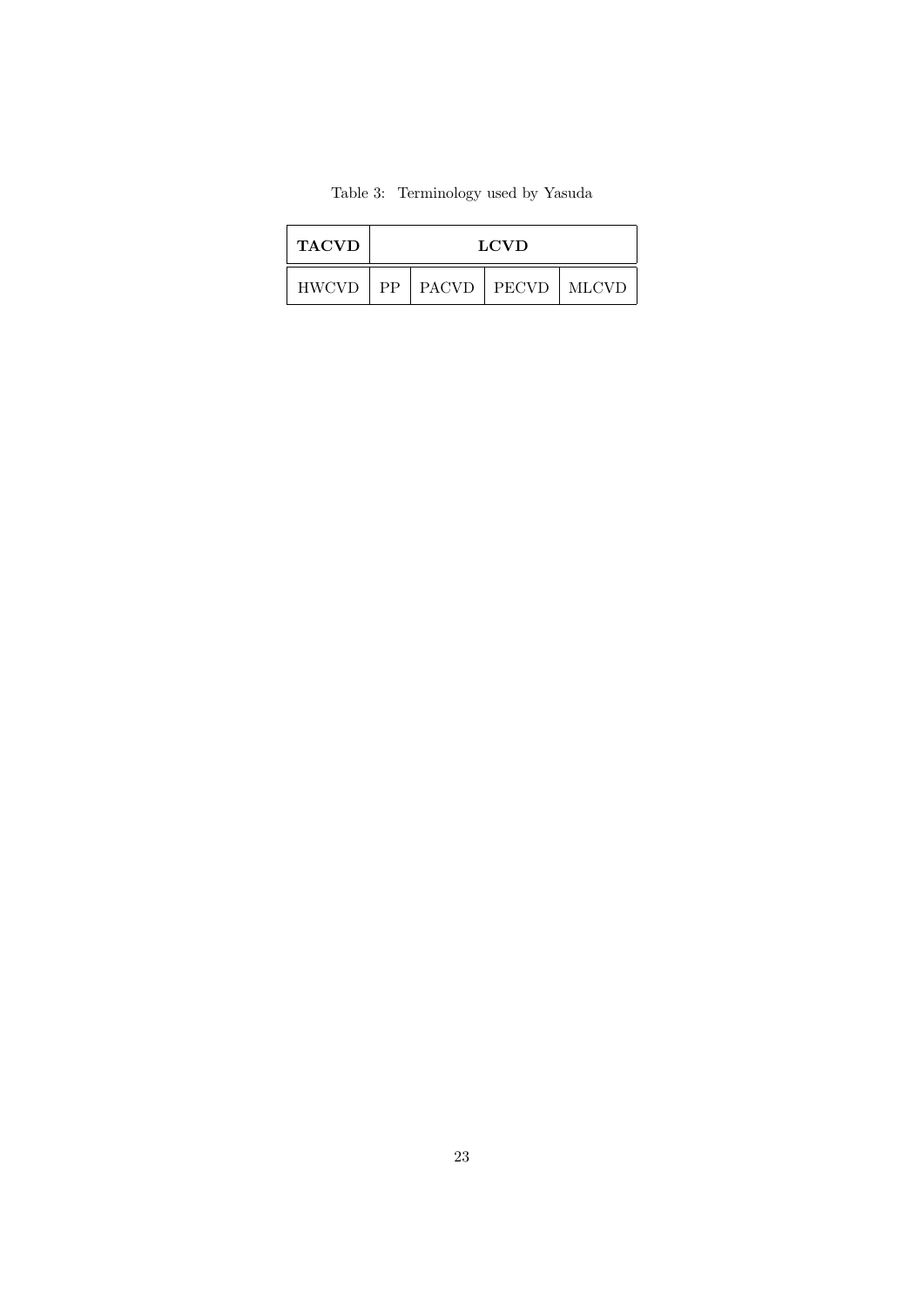|  | Table 4: Terminology used in this paper |  |  |
|--|-----------------------------------------|--|--|
|--|-----------------------------------------|--|--|

| <b>CVD</b>   |              |  |  |  |
|--------------|--------------|--|--|--|
|              | (or) CVD     |  |  |  |
| <b>TACVD</b> | <b>MOCVD</b> |  |  |  |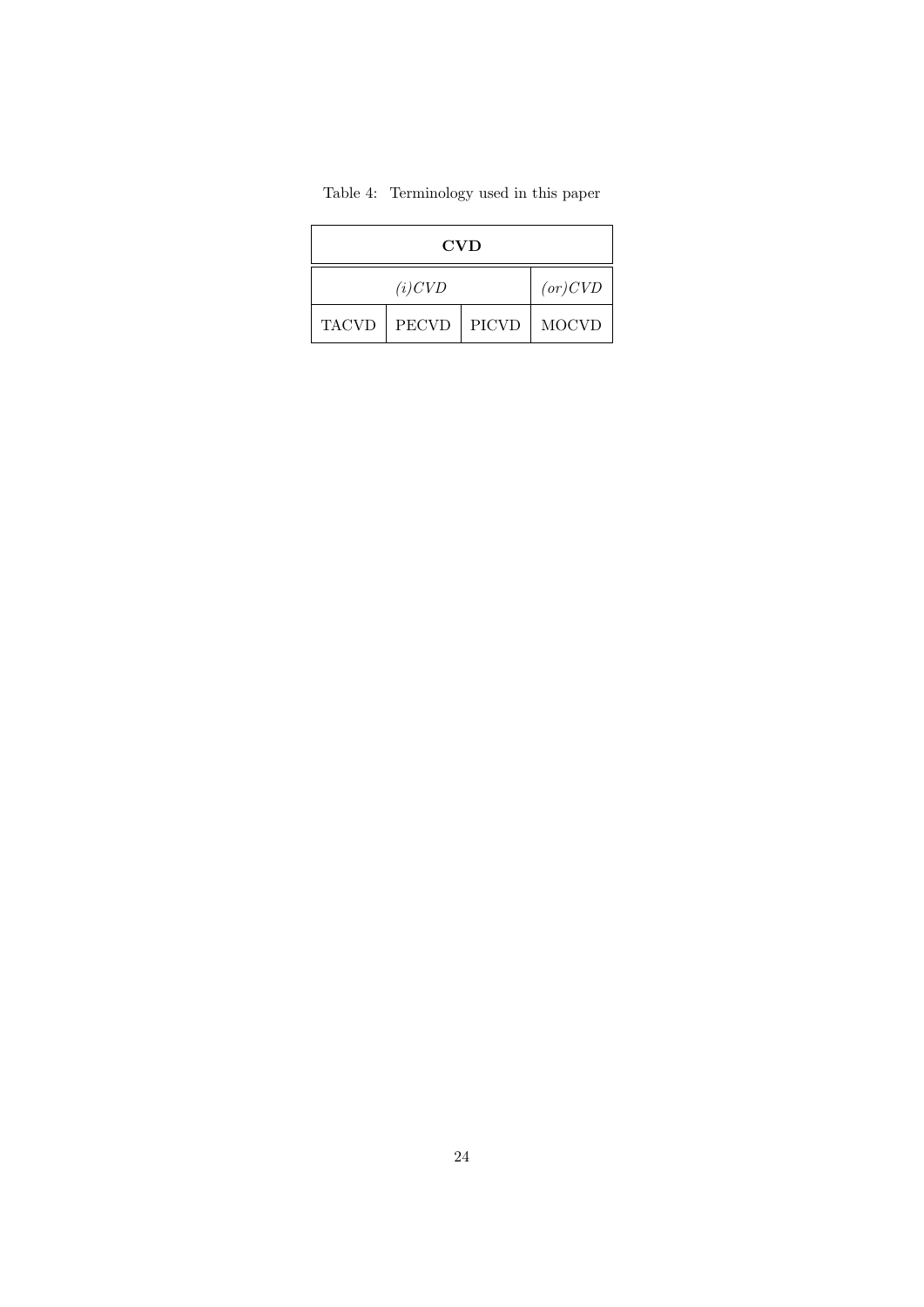| Yasuda       | Choy<br>Gleason et al. |              | This paper   |
|--------------|------------------------|--------------|--------------|
|              |                        | VDP          | <b>CVD</b>   |
| <b>HWCVD</b> | <b>CVD</b>             | $(i)$ CVD    | <b>TACVD</b> |
|              | <b>PACVD</b>           | $(pi)$ CVD   | <b>PICVD</b> |
| <b>LCVD</b>  | <b>PECVD</b>           | <b>PECVD</b> | <b>PECVD</b> |

Table 5: Summary: Equivalence between terms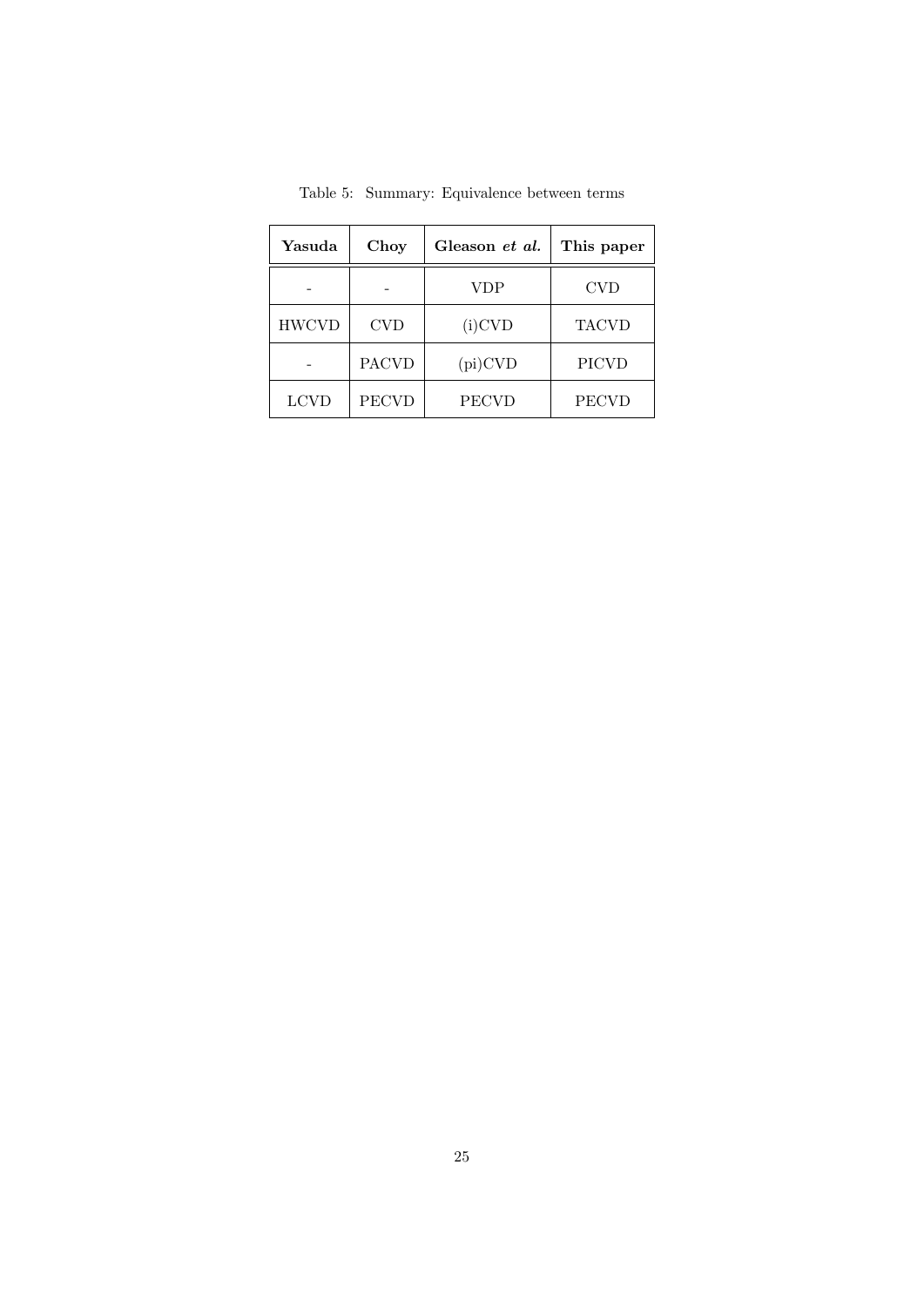Table 6: Comparison of different (i)CVD techniques by means of subjective grades.(A=excellent, B=good, C=mediocre).\*

| Criteria             | TA            | PЕ            | PI             | References                                         |  |
|----------------------|---------------|---------------|----------------|----------------------------------------------------|--|
| Low operating cost   | <sub>B</sub>  | $\mathcal{C}$ | $\mathsf{A}$   | [13, 31, 33, 73, 74]                               |  |
| Low capital cost     | $\mathsf{A}$  | $\mathcal{C}$ | $\mathsf{A}$   | [13, 16, 31, 32, 48, 74]                           |  |
| Low temperature      | $\mathcal{C}$ | $\mathbf{A}$  | A              | $[12, 13, 16, 19, 21, 31, 32, 33, 45, 47, 48, 73]$ |  |
| Atmospheric pressure | B             | $\mathcal{C}$ | A              | $[12, 13, 16, 19, 21, 31, 32, 45, 48, 73]$         |  |
| Scalability          | $B+$          | $B-$          | $\overline{A}$ |                                                    |  |
| Coating quality      | A             | <sub>B</sub>  | $\mathsf{A}$   | [11, 12, 13, 19, 31, 32, 33, 48]                   |  |
| Deposition rate      | B             | $\mathbf{A}$  | B              | [11, 13, 21, 31, 33, 48, 73]                       |  |
| Monomer selection    | $\mathcal{C}$ | $\mathbf{A}$  | B              | [11, 13, 16, 21, 33]                               |  |
| Versatility          | $B+$          | $A-$          | $B+$           |                                                    |  |
| Average              | $B+$          | B             | $A -$          |                                                    |  |

*\*To evaluate the resulting grades for the major categories (Scability, Versatility), numerical values to each letter grade have been assigned (A=3, B=2, C=1) and calculated an average of the criteria grades for each category. The final average corresponds to the average of all grades.*